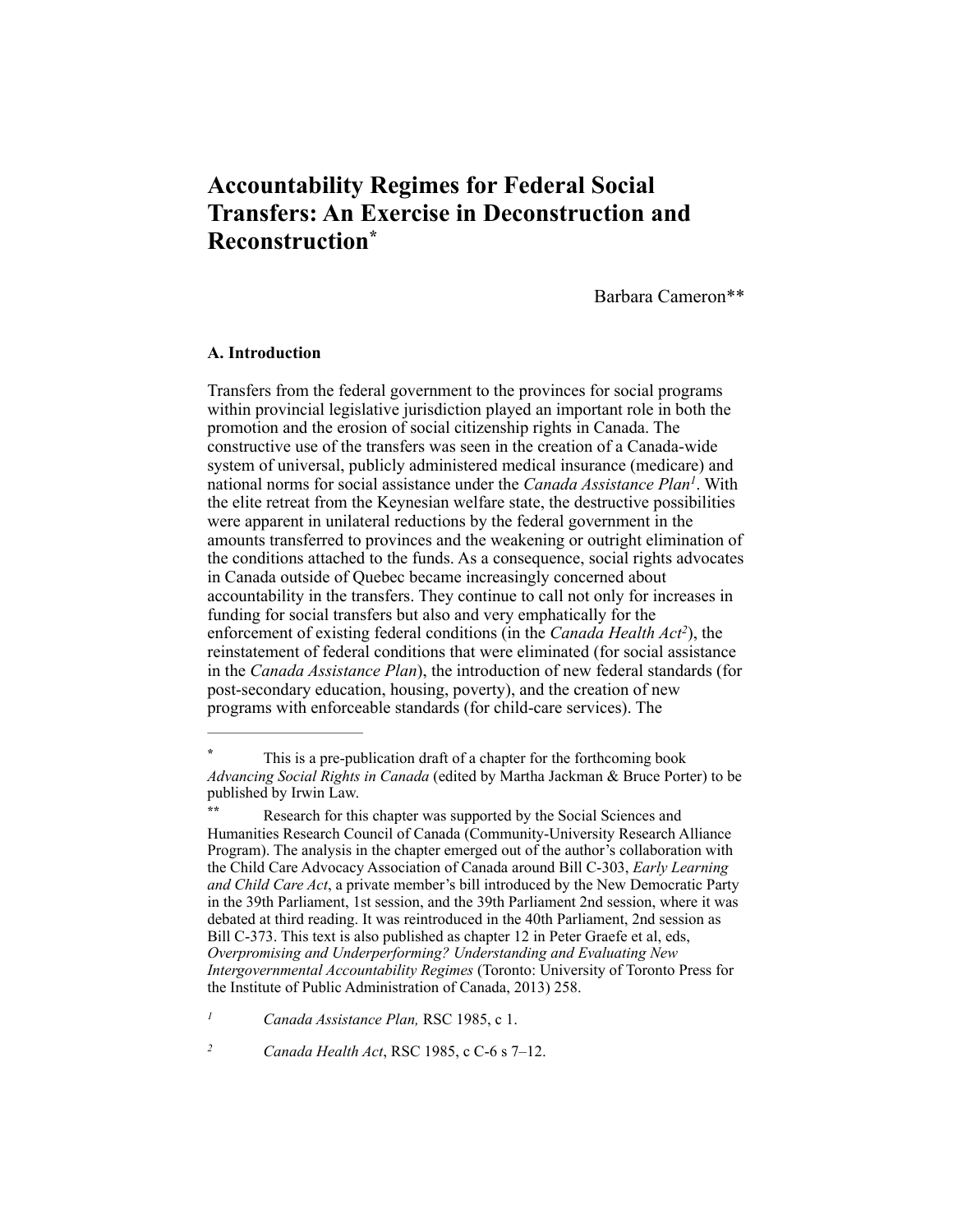alternatives proposed to federal social transfers – in the form of the social and economic union provisions of the Charlottetown Agreement, the Social Union Framework, interprovincial cooperation through the Council of the Federation, or devolution to the provinces – have not been seen by these advocates as initiatives to strengthen social rights.

The federal spending power and the social transfers that are based on it are problematic, not least because of the historic opposition to them by Quebec governments supported by social rights advocates in that province.<sup>3</sup> One can imagine alternatives, but these would involve either a major constitutional change that recognizes the multinational character of the country (the preferred option of the author of this chapter), or an unprecedented degree of cooperation of the provinces to create the mechanisms to hold themselves accountable for social rights.<sup>4</sup> As neither of these alternatives is likely in the foreseeable future, social rights advocates have to advance their demands to protect and expand social citizenship rights within the constraints of the existing federal division of powers. In recognition of this, the chapter has three objectives: to outline a framework for analysing (and constructing) accountability regimes for federal social transfers, to use this framework to identify the key elements of the three accountability regimes that have governed federal social transfers, and to apply this framework to the challenge of developing an alternative regime for federal social transfers that is consistent with Canada's constitutional order and with the advancement of social rights and that builds on the experience of the previous regimes of accountability

A fundamental constitutional constraint is that Canada is a federal state with a Westminster system of government. This means that transfers of money from the central to subnational governments require an accountability regime that respects two fundamental constitutional principles: federalism and

www.saic.gouv.qc.ca.

<sup>&</sup>lt;sup>3</sup> For a comprehensive summary, see Quebec, Secrétariat aux Affaires intergouvernementales canadiennes, "Quebec's Historical Position on the Federal Spending

Power 1944–1998" (1998), online: Secrétariat aux affaires intergouvernementales canadiennes

<sup>&</sup>lt;sup>4</sup> The author's views on the dilemmas of Canadian federalism are elaborated in other publications. See Barbara Cameron, "The Social Union, Executive Power and Social Rights" (2004) 13 Canadian Woman Studies 49; Barbara Cameron, "Federalism and Social Reproduction" in Kate Bezanson and Meg Luxton, eds, Social Reproduction: Feminist Political Economy Challenges Neo-Liberalism (Montreal and Kingston: McGill Queen's University Press, 2006) 45; Barbara Cameron, "Accounting for Rights and Money in Canada's Social Union" in Susan Boyd et al, eds, Poverty: Rights, Social Citizenship and Legal Activism (Vancouver: University of British Columbia Press, 2007) 162; Barbara Cameron, "Harper, Quebec and Canadian Federalism" in Teresa Healy, ed, The Harper Record (Ottawa: Canadian Centre for Policy Alternatives, 2008) 419; Barbara Cameron, "Political Will, Child Care, and Canadian Federalism" (Spring 2009) Our Schools, Ourselves 129.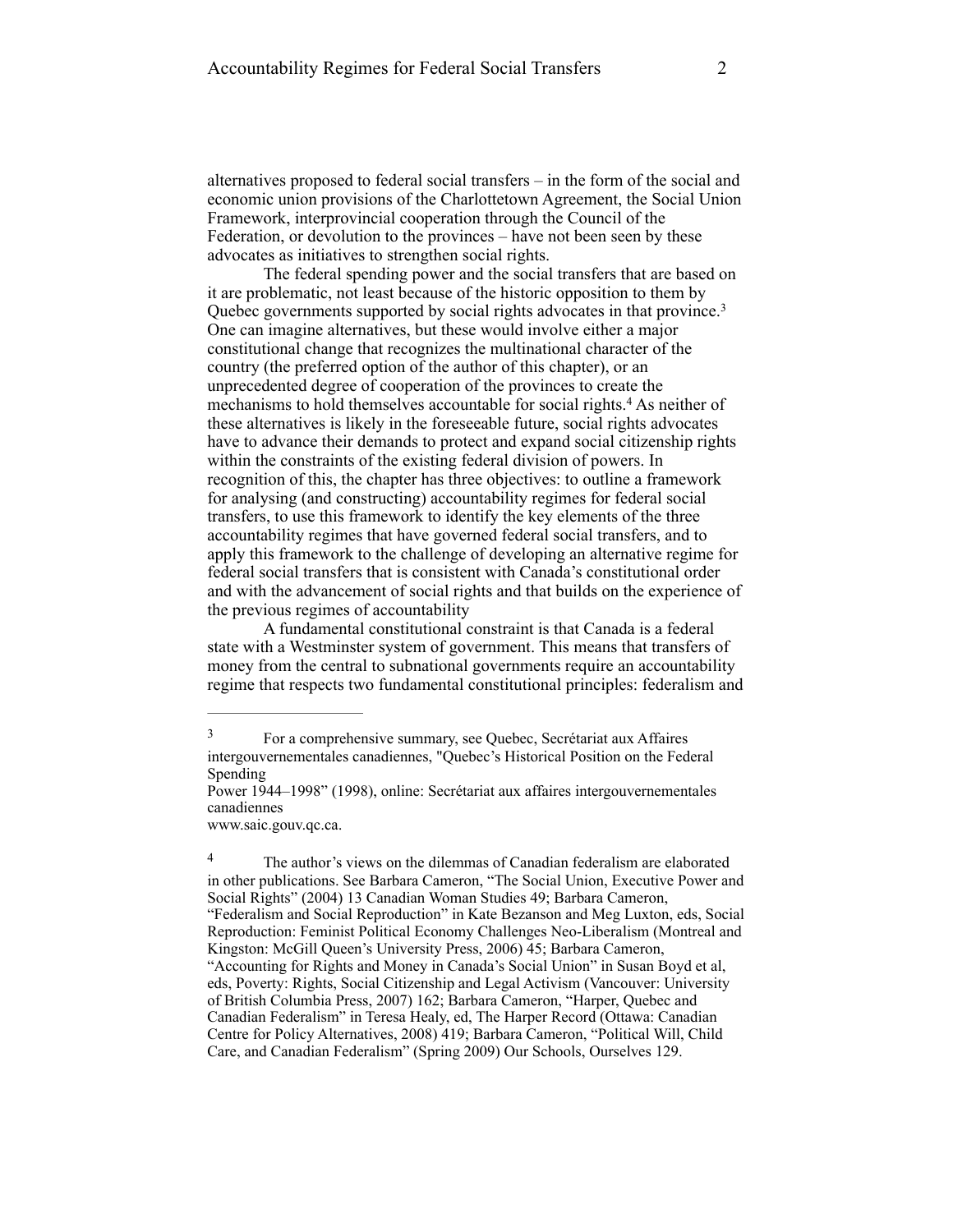responsible government. The federal principle requires respect for the constitutional division of powers, which in Canada's case has evolved over time to give the federal government exclusive jurisdiction over unemployment insurance, shared jurisdiction with the provinces over pensions, and a shared responsibility with the provinces under section 36(1) of the *Constitution Act, 1982*, for "(a) promoting equal opportunities for the well-being of Canadians; *(b)* furthering economic development to reduce disparity in opportunities; and *(c)* providing essential public services of reasonable quality to all Canadians."<sup>5</sup> The provinces have exclusive legislative jurisdiction over social services, but both levels can spend on social benefits and services. Respect for the principle of responsible government requires that the executive branch be accountable to the elected legislature for spending money according to purposes approved by Parliament, even when the money is being spent by another level of government. Successive federal Liberal governments in Canada have attempted to design accountability regimes for federal social transfers that address, in different ways and to different extents, the constraints of these two fundamental constitutional principles.

This chapter identifies three accountability regimes that have governed federal social transfers to the provinces. Identifying these distinct regimes, however, is not sufficient for accomplishing the underlying objective of this chapter, which is to propose a framework for developing an alternative regime of accountability that addresses some of the problems with past regimes and accommodates the objectives of social rights organizations. For this purpose it is necessary to deconstruct an accountability regime into the relationships and main elements that constitute it. The chapter begins with an outline of a general model of accountability and the elements that are essential to an accountability relationship. Using this model, it is possible to identify the main accountability relationships that underpin Canadian social transfers. The chapter then examines the three regimes of accountability that have governed Canadian social transfers, highlighting the ways each addresses the balance between responsible government and federalism, configures the elements that constitute an accountability relationship, and succeeds or fails to address the central accountability challenges of federal social transfers. The final section of the chapter outlines an alternative regime of accountability that addresses some of the weaknesses and builds on some of the strengths in the regimes studied.

# **B. A General Model of Accountability**

The question that underlies even the most basic relationship of accountability is who is accountable to whom and for what. The focus of this chapter is on complex, institutionalized accountability relationships that involve formalized procedures. Such an accountability relationship may be defined as a

<sup>&</sup>lt;sup>5</sup> *Canadian Charter of Rights and Freedoms, s* 36(1), Part 1 of the *Constitution Act, 1982,* 

being Schedule B to the *Canada Act 1982* (UK), 1982, c 11.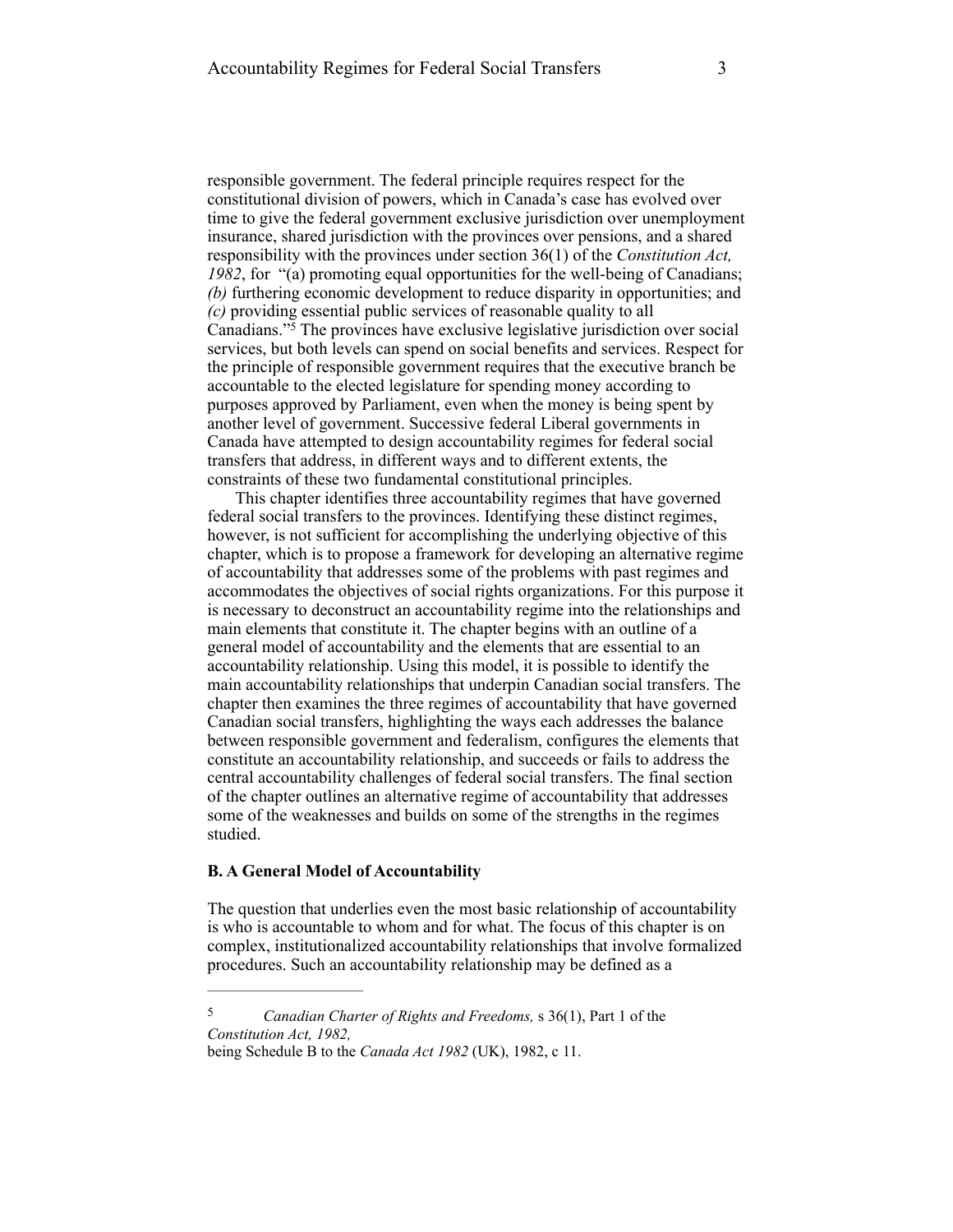relationship between parties whereby one party is answerable to the other for the performance of commitments or obligations that are evaluated against criteria or standards known to the parties, and sanctions are applied for failure to meet the commitments. A regime of accountability as the term is used in this chapter involves one or more sets of formal accountability relationships.

In her study of internal contracts in the British National Health System, Anne Davies identifies four key features of an institutionalized accountability relationship (or what she describes as an accountability mechanism): "setting standards against which to judge the account; obtaining the account; judging the account, and deciding what consequences, if any should follow from it".<sup>6</sup> These features are actually processes that she boils down to three activities: standard setting, monitoring (including obtaining and judging the account), and enforcement.<sup>7</sup> An advantage of Davies's public law framework is its consistency with an established approach to accountability for social rights under intergovernmental agreements: the one used by United Nations treaty bodies to monitor country compliance with obligations under international human rights treaties, including those dealing with social rights such as the *International Covenant on Economic, Social and Cultural Rights*, 8 the *Convention on the Elimination of Discrimination against Women*,<sup>9</sup> and the *Convention on the Rights of the Child*. 10 11

Slightly modified, Davies's framework may usefully be applied to the study of the accountability relationships inherent in Canadian intergovernmental social transfers. The processes identified by Davies presuppose an instrument that establishes the accountability relationship, such as the internal contract she studies, treaties, a piece of legislation, or an

*Ibid* at 89. <sup>7</sup>

 *International Covenant on Economic, Social and Cultural Rights*, GA Res 8 2200A (XXI), UNGAOR, 21st Sess, Supp No 16, UN Doc A/6316 (1966) 49 (entered into force 3 January 1976).

 *Convention on the Elimination of All Forms of Discrimination against* <sup>9</sup> *Women*, GA Res 34/180, UNGAOR, Supp no 46, UN Doc A/34/46, (1981) 193.

<sup>10</sup> Convention on the Rights of the Child, GA res 44/25, UNGAOR, 44th Sess, Supp No 49, UN Doc A/44/49 (1989) 167.

 $11$  For a basic overview of UN monitoring, see Shelagh Day, "Minding the Gap: Human Rights Commitments and Compliance", in Susan Boyd et al, eds, *Poverty: Rights, Social Citizenship and Legal Activism* (Vancouver: University of British Columbia Press, 2007); Barbara J Stark, "Economic, Social, and Cultural Rights" in David P Forsythe, ed, *Encyclopedia of Human Rights* (New York: Oxford University Press, 2009).

Anne C.L. Davies, *Accountability: A Public Law Analysis of Government by* <sup>6</sup> *Contract* (Oxford: Oxford University Press. 2001) at 81-82.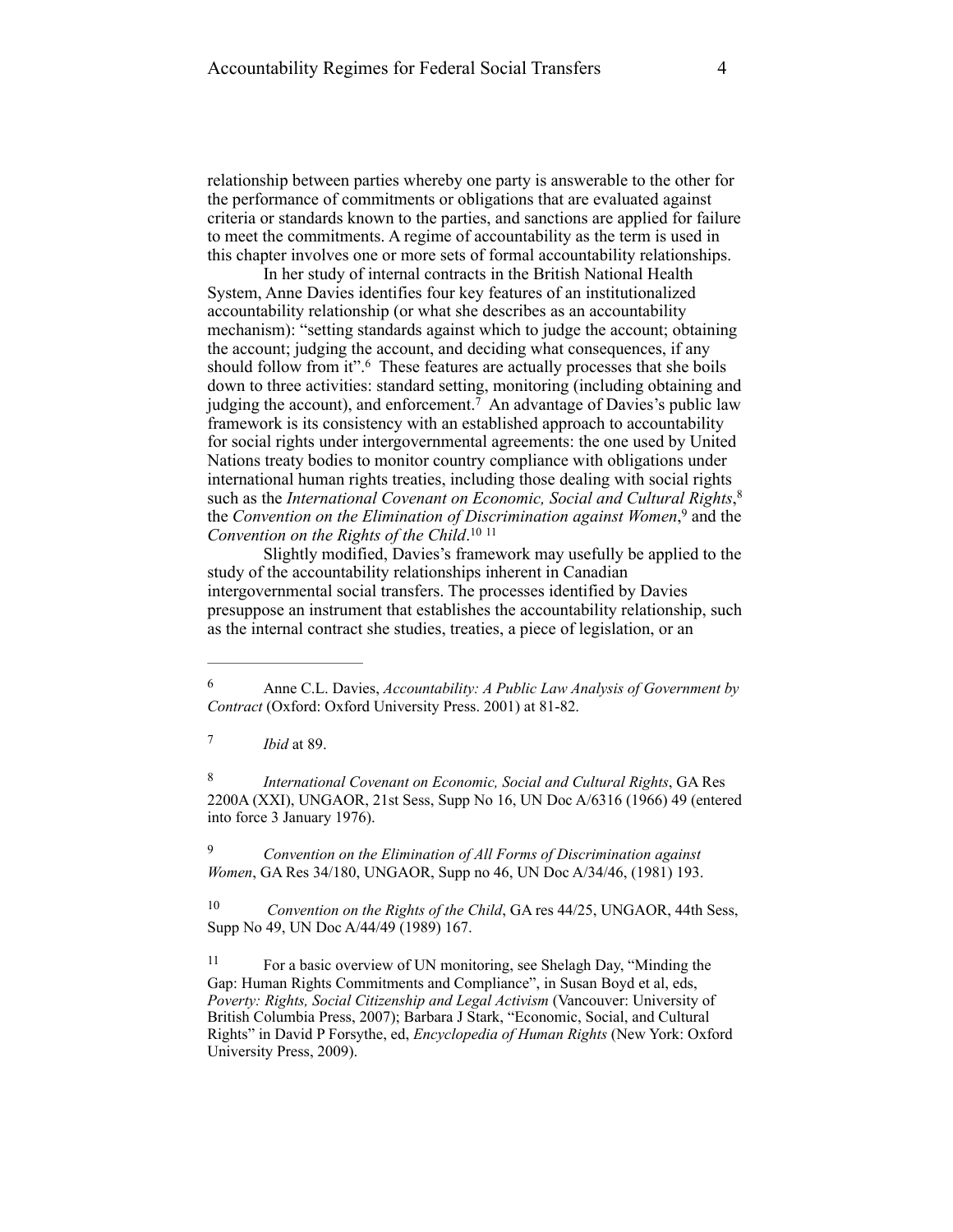intergovernmental agreement. Other elements necessary to an accountability relationship are parties to the relationship, the obligations or commitments they undertake, standards or criteria against which the performance of the parties is evaluated, monitoring procedures, and sanctions. In the case of federal transfers, the funding mechanism for the transfer (cost-shared or block grant) also needs to be included as an element of an accountability regime. To summarize, using this approach to distinguish different accountability relationships involves identifying for each:

- 1) The parties to the accountability relationship and the nature of the relationship (who is accountable to whom)
- 2) The obligations undertaken as part of the relationship (what one party is accountable to the other for)
- 3) The instrument that establishes the accountability relationship
- 4) The standards or criteria by which performance in meeting the obligations is to be judged
- 5) Standard-setting procedures
- 6) Monitoring mechanisms
- 7) Sanctions for non-performance and enforcement procedures
- 8) Funding mechanism

This framework allows us to identify three distinct accountability relationships implicated in regimes of accountability for federal social transfers to the provinces. The first of these is the relationship of legislators to citizens for the fulfilment of commitments regarding social entitlements (the social rights relationship). The second is the relationship of the federal executive branch to the House of Commons for spending federal money according to purposes approved by Parliament (the responsible government relationship). The third is the relationship between the executive branches at the federal and provincial levels for the performance of obligations undertaken under the administrative arrangements for the transfer (the federal relationship). The regimes of accountability that have governed the federal social transfer have not clearly distinguished these three relationships of accountability. The result is a confusion of the lines of accountability and, most importantly, obstacles for Canadians attempting to hold governments accountable for promises made regarding social rights.

#### **C. Three Regimes of Accountability**

Three different accountability regimes have governed federal social transfers to the provinces at different times. These differ in terms of the balance established between the principles of responsible government and federalism, the priority given one or other of the three accountability relationships involved in federal social transfers, and the way that the elements identified above are configured. The first accountability regime I describe as the "administrative regime" because the monitoring and enforcement is largely located with federal officials. It is typified by the cost-shared agreements of the post–Second World War era, including the *Canada Assistance Plan*. The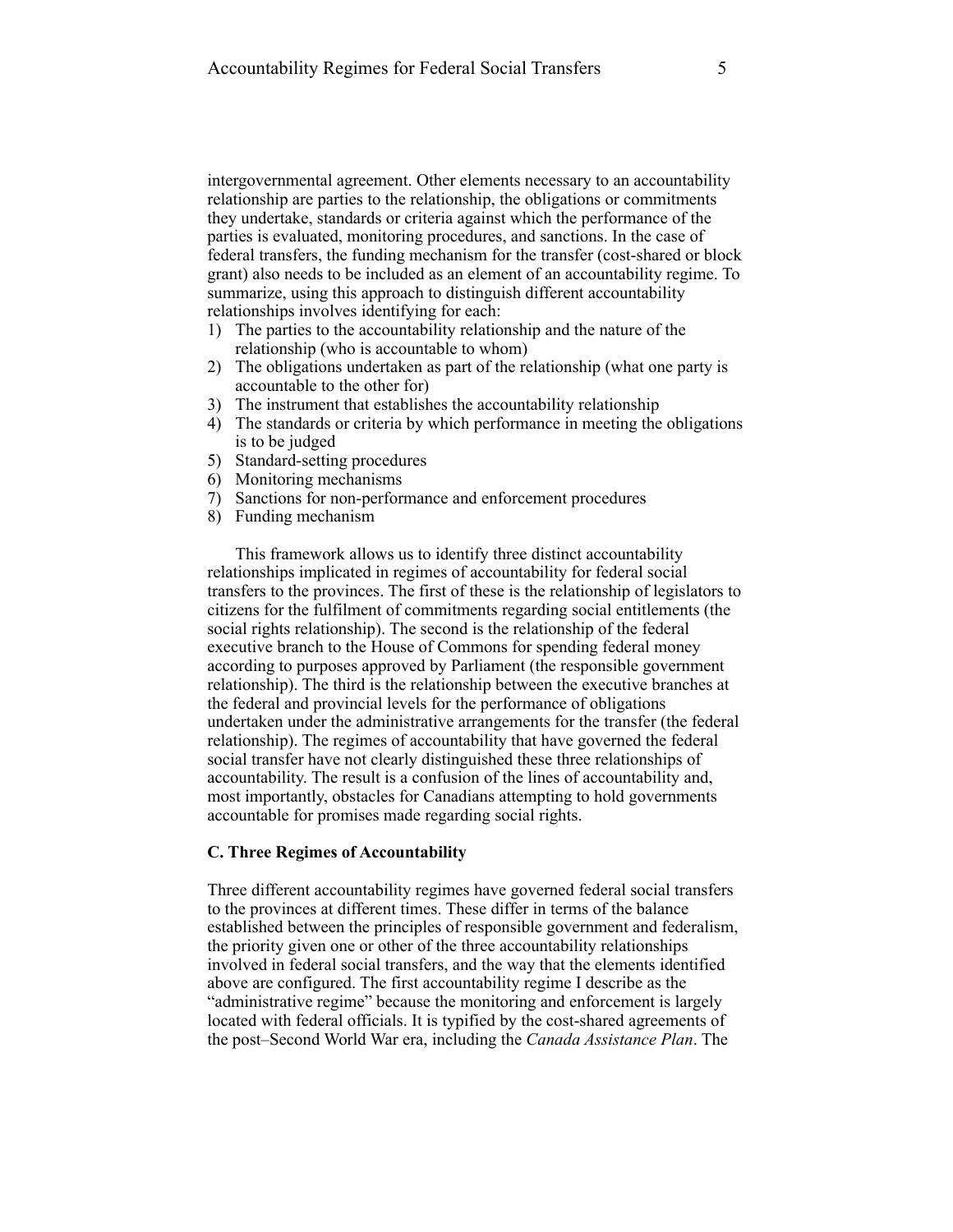second regime I call the "political regime" of accountability to reflect the significant shift of the monitoring and enforcement of standards from officials to the political executive. This regime is exemplified by the *Canada Health Act*, which has been the model for many social rights advocates. The third regime is the public reporting regime of accountability characteristic of the child-care and health-care agreements concluded in the era of the Social Union Framework Agreement. 12

### **1) Administrative Accountability Regime**

The administrative regime of accountability is typical of the cost-shared, conditional grant programs of the Keynesian era and is found in legislation such as the *Hospital Insurance and Diagnostic Services Act, 1957<sup>13</sup>, and the Canada Assistance Plan*, enacted in 1966*.* In this regime, the monitoring, reporting, and some of the enforcement activities are located substantially in the bureaucracies of the federal and provincial governments. The three accountability relationships identified above – legislators to citizens; executive branch to legislatures, and provincial and federal executive branches to each other – are configured according to the Westminster model, modified to accommodate Canada's federal structure.

The primary *instruments* of accountability are statutes enacted by federal and provincial legislatures and a bilateral intergovernmental agreement concluded between representatives of their executive branches. The federal legislation delegates authority to the federal minister to enter into an agreement with a province and specifies the mutual *obligations* of governments in the form of the terms and conditions of that agreement, including the requirement for, and some of the content of, a provincial statute. Through the bilateral agreement, the provincial government commits to enacting legislation that conforms to the criteria in the federal statute and to respect its reporting requirements, and the federal government commits to transferring money once the provincial legislation is in place according to the terms and conditions specified in the federal statute and the bilateral agreement.

Within this model, *standards* or conditions are set out in the federal statute, repeated in the intergovernmental agreement and again in the provincial statute. The social programs of the Keynesian era were influenced by the rights discourse of the time, including that found in the *Universal Declaration of Human Rights* which provides in article 22 that "everyone, as a member of society, has the right to social security and is entitled to

 *Hospital Insurance and Diagnostic Services Act*, RSC 1957, c 28 s 3. *<sup>13</sup>*

*A Framework to Improve the Social Union for Canadians. An Agreement* <sup>12</sup> *between the Government of Canada and the Governments of the Provinces and Territories* (4 February 1999), online: Canadian Intergovernmental Conference Secretariat www.scics.gc.ca [*Social Union Framework Agreement*]. The government of Quebec was not a party to the agreement.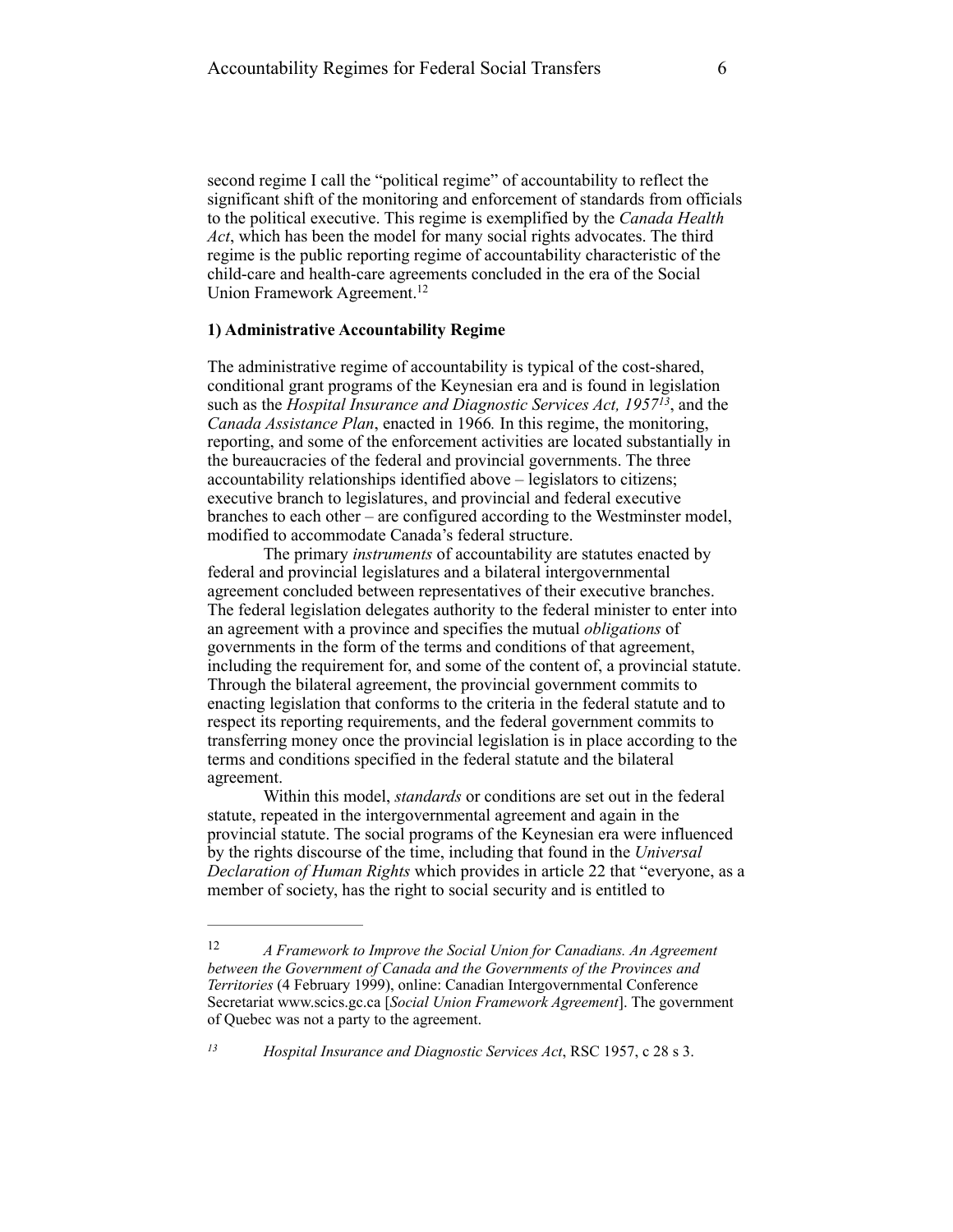realization, through national effort and international co-operation and in accordance with the organization and resources of each State, of the economic, social and cultural rights indispensable for his dignity and the free development of his personality."<sup>14</sup> However, to the extent that rights were recognized in legislation of this period, they were not articulated clearly in the language of rights. Rather, they were expressed as terms of an intergovernmental agreement, along with other more administrative provisions, such as record-keeping requirements. Social rights were realized through conditions attached to the federal transfer, such as the *Canada Assistance Plan*'s prohibition on making participation in work activity projects a condition of receipt of welfare or the requirement that provincial social welfare plans provide assistance based on need taking into account budgetary requirements. The *standard-setting* process included negotiations with the provinces, but it is the federal government that played the predominant role as a result of its financial clout. The federal Parliament was involved through enactment of dedicated statutes that set out the purposes of the transfers.

Within the administrative accountability regime, two types of *monitoring* were provided for: monitoring provincial compliance with the terms of the agreements, and monitoring the performance of the Cabinet by the House of Commons. Monitoring of the minister was provided for in the requirement that he or she report annually to Parliament on the operation of the agreements and on the payments made to the provinces. Monitoring of provincial compliance was done through a process whereby provincial programs to be cost-shared had to be approved by federal officials and listed in schedules to the bilateral agreement, which were updated regularly. In addition, federal officials audited provincial records and accounts. The enforcement mechanism related to provincial accountability was a certificate issued by the minister of health and welfare, based on the results of the auditing of provincial records, which would trigger the final payment by the minister of finance. Federal money was both a carrot and a stick, with the refusal to fund a program or transfer money the ultimate sanction. Yet it was federal officials, not Cabinet ministers, who were on the front line of monitoring and enforcement. Federal money was not so much withheld by ministers to punish non-complying provinces as transferred on the authority of these ministers to provinces once federal officials had determined that provincial programs and expenditures complied with standards contained in federal legislation. In the case of the *Canada Assistance Plan*, there as an additional enforcement mechanism in the form of the requirement that the provincial law provide for an appeals mechanism for individuals affected by the decisions of officials administering programs under the authority of the province. The penalty for the failure of an administrator to respect the

*Universal Declaration of Human Rights*, GA Res 217(III), UNGAOR, 3d 14 Sess, Supp No 13, UN Doc A/810, (1948) 71 at art 22.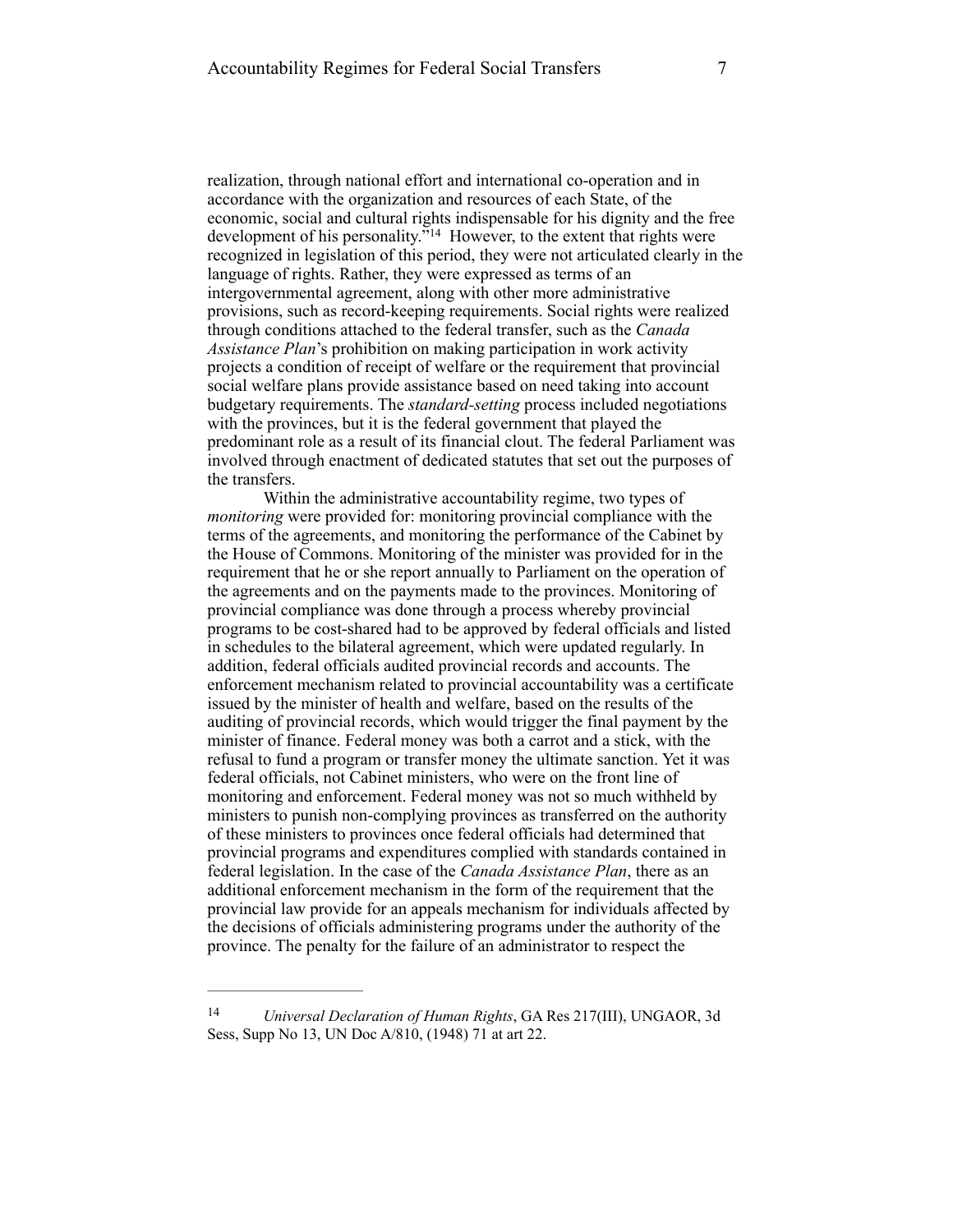provincial statute was a reversal of the decision in favour of the individual rights claimant.

The *funding mechanism* for programs operating within the administrative accountability regime was an open-ended cost-sharing grant, with the federal government contributing 50 per cent of whatever the province spent. The link between the amount of the federal transfer and provincial spending meant that a province had to document the amount spent on programs approved and listed in the schedules to the agreement. An audit of provincial records by federal officials was necessary before the minister of health and welfare recommended that the minister of finance release the funds. Cost-sharing can therefore be seen as a part of the accountability regime. There was a wrinkle in these funding arrangements introduced to accommodate the Quebec government's opposition to the exercise of the federal spending power in areas of provincial jurisdiction. In 1965, in anticipation of the coming into effect of the *Canada Assistance Plan*, the federal government offered provinces the choice of receiving the transfer in cash or tax points. The tax point offer included the safeguard of a cash top-up if the tax points turned out to be fewer than a province would have received under the cash formula. The Quebec government expected the tax point arrangement to make the transfer effectively unconditional, because once the tax points were transferred, there would be no way for the federal government to enforce the conditions. While offered to all provinces, only Quebec was expected to take advantage of it and only Quebec did.15

The administrative accountability regime favoured the executive/ legislative accountability relationship over the federal relationship, involving as it did an intrusive role for federal officials in monitoring provincial compliance. It was, however, the federal government's concern with the openended nature of the intergovernmental transfers and the requirement that it match provincial spending, more than provincial chafing under the accountability rules, that led to the demise of the regime for health care in 1977 and social assistance in 1995. Some of the conditions attached to the transfers did protect fundamental social rights, such as the obligation to provide assistance based on budgetary requirements. However, these were not clearly expressed in the language of rights but instead appeared as terms of the intergovernmental agreement, along with administrative arrangements.

## **2) The Political Accountability Regime**

The *Canada Health Act, 1984*, is the example of the political regime of accountability, so named because it replaces the administrative monitoring of the previous model with monitoring and enforcement by the political executive. The effect is that disputes over provincial compliance with standards in federal legislation rapidly become politicized and result in highly

<sup>&</sup>lt;sup>15</sup> Yves Vaillancourt, "Quebec and the Federal Government: The Struggle over Opting Out" in Dan Glenday and Ann Duffy, eds*, Canadian Society: Understanding and Surviving in the 1990s* (Toronto: McClelland and Stewart, 1994) 168.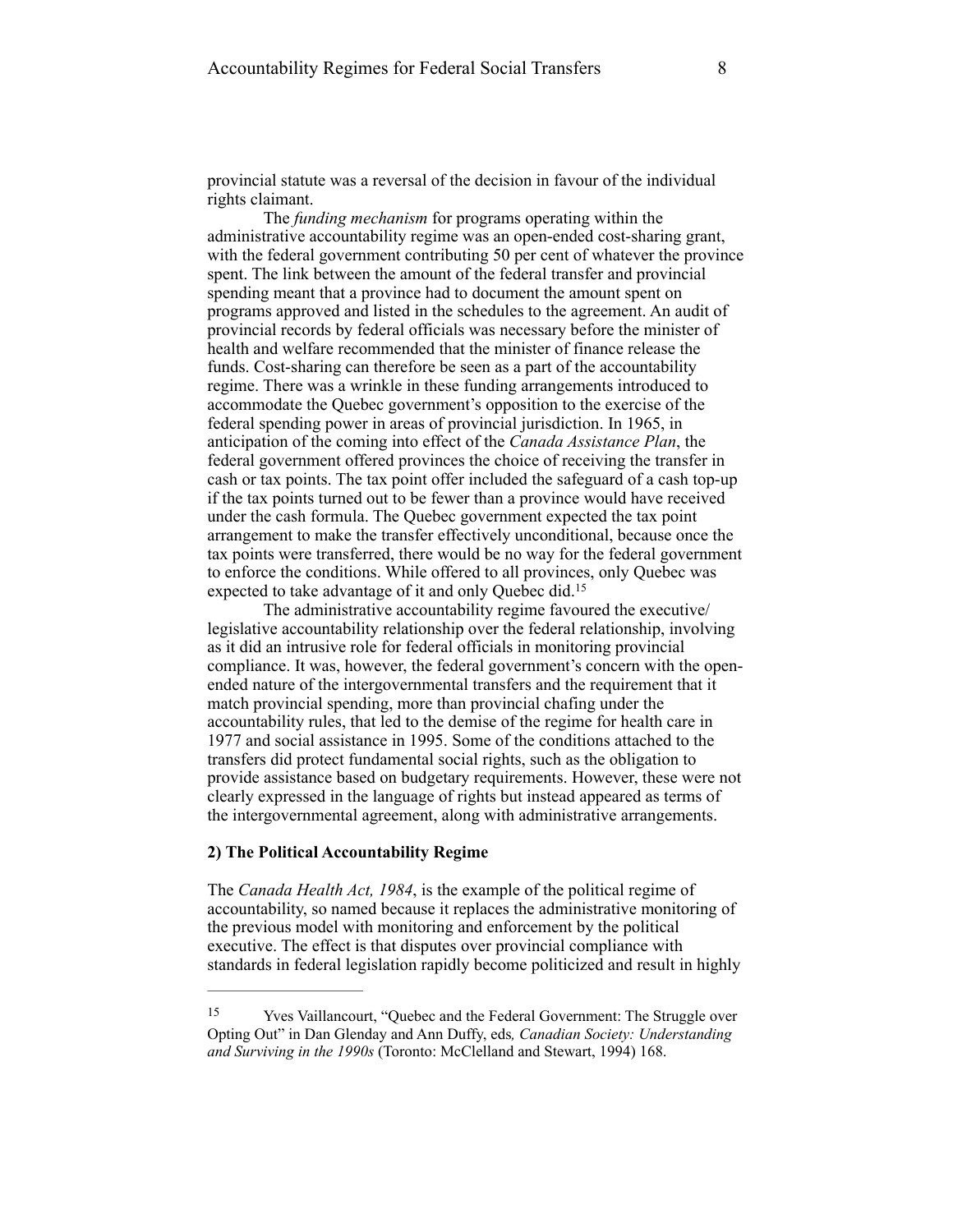public fights between the federal and provincial governments. On paper, the regime seems to correspond closely to that of the Westminster model, with the primary accountability relationship being of the federal executive to the House of Commons for the expenditure of public funds. The principle of responsible government, however, is undermined by the dependence of the monitoring and enforcement provisions on the political will of the federal minister.

The *Canada Health Act* does contain substantive *standards* in the form of five criteria – public administration, comprehensiveness, universality, portability, and accessibility – set out in federal legislation.<sup>16</sup> The approach adopted by the federal government to the *standard-setting* process was, in the end, a unilateral one. This was the case in both the substantive (social rights) standards and the operational ones covering provincial reporting requirements. The federal government adopted this approach when achieving a provincial consensus appeared impossible, particularly after the announcement by the Quebec government that it would not sign another agreement.<sup>17</sup> The criteria in the *Canada Health Act* do, however, reflect those set out but not expressed so clearly in earlier legislation and subject to debate and negotiation at that time.

The primary accountability in the *Canada Health Act* is of the federal executive to the federal Parliament for the expenditure of public funds. The main *instrument* of accountability is the federal statute. It is through the procedures of parliamentary responsibility that the accountability of elected representatives to the public for a social right is to be achieved. The *obligation* of the executive branch to Parliament is to report on the administration and operation of the act; the implicit obligation of elected representatives to the public is to ensure that the stated objectives of government policy as expressed in the act are met. These are "to protect, promote and restore the physical and mental well-being of residents of Canada and to facilitate reasonable access to health services without financial or other barriers." In the relationships of the minister to Parliament and of elected representatives to the public, the regime is similar to that of the administrative accountability regime.

There is no *instrument* establishing the mutual accountability relationship between the federal and provincial executives. Rather, the terms on which a province may qualify for federal funding are set out only in the federal statute. The requirement of a provincial law reflecting the federal conditions is achieved through the definition section, which defines a provincial health insurance plan as "a plan or plans established by the law of the province to provide for insured health services" and then specifying in section 7 of the act the criteria that a provincial health insurance plan must meet. The provincial executive assumes specific *obligations*, not through an

*Canada Health Act*, above note 3. <sup>16</sup>

 AW Johnson, *Social Policy in Canada: The Past as it Conditions the Present* <sup>17</sup> (Ottawa: Institute for Research on Public Policy, 1984).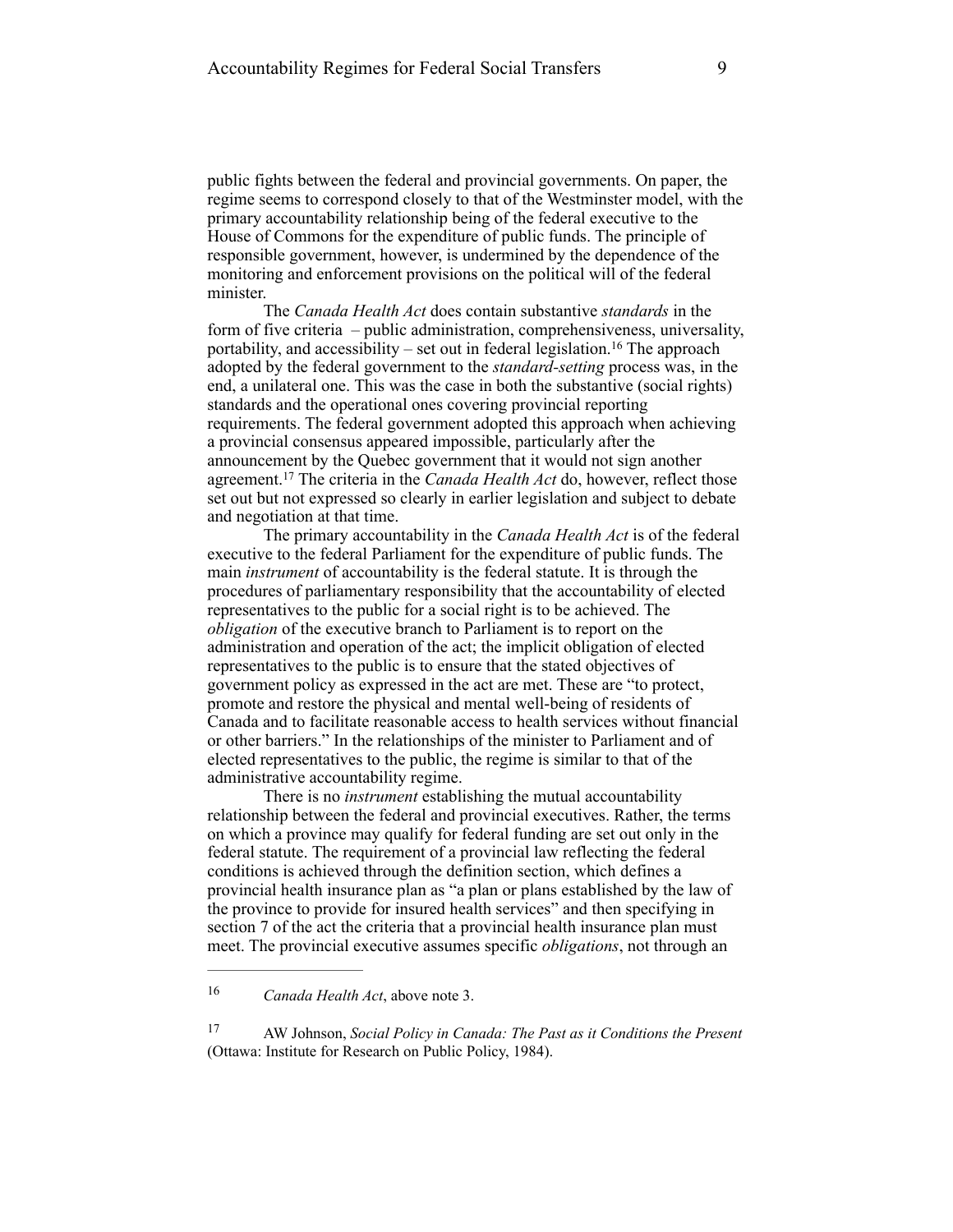intergovernmental agreement but through the act of accepting the federal transfer. There is no specific obligation undertaken by a province to introduce a provincial law establishing a system of health insurance that meets the federal criteria. However, if such a system is in place, the province will qualify for federal funding. The implied obligation is then to maintain such a system in exchange for continued federal funding. The other obligation is to "provide the Minister with such information, of a type prescribed by the regulations, as the Minister may reasonably require for the purposes of this Act" and to recognize the federal transfer in public documents and promotional material. <sup>18</sup>

The main *monitoring mechanism* in the *Canada Health Act* is the annual report by the minister of health to Parliament, supported by a legislated requirement for provincial reporting as a condition of federal funding. Under the act, the minister of health is to make an annual report to both the House of Commons and the Senate "respecting the administration and operation of this Act for that fiscal year, including all relevant information on the extent to which provincial health care insurance plans have satisfied the criteria, and the extent to which the provinces have satisfied the conditions, for payment under this Act." $19$  The act delegates to the minister the authority to introduce regulations governing the information provinces are required to provide on the operation of their plans, but no other monitoring mechanism is envisaged. In practice, no minister of health has used his or her authority to issue those regulations, and certainly none has used the authority in the act to withhold funding if a province does not provide the information necessary for the minister to report adequately to Parliament.

The ultimate *sanction* for failure to meet the conditions in the act is the withholding of all or part of the federal transfer. In the absence of effective monitoring procedures, violations of the criteria often come to the minister through complaints of advocacy groups or through the media. The *Canada Health Act* spells out a procedure that the minister of health is to follow in situations where he or she believes that a province is not respecting the standards set out in the legislation. The minister is to consult with the offending province and, if the province fails to remedy the problem, the minister refers the matter to the Cabinet, which may exercise its discretionary power to withhold all or part of the federal transfer to the provinces. A provincial violation of the extra-billing provisions of the act triggers a different sanction procedure. The act makes it mandatory for the minister to withhold payment to a province for services that have been subject to extra billing and directs the minister to deduct from the transfer to the province an amount equal to that billed over the provincial fee schedule by physicians or dentists. While there has been some enforcement of the extra-billing provisions, the Cabinet has not used its discretionary power to punish provinces that do not respect the five criteria of the act.

19 *Ibid, s* 23.

<sup>&</sup>lt;sup>18</sup> *Canada Health Act, above note 3 at s 13.*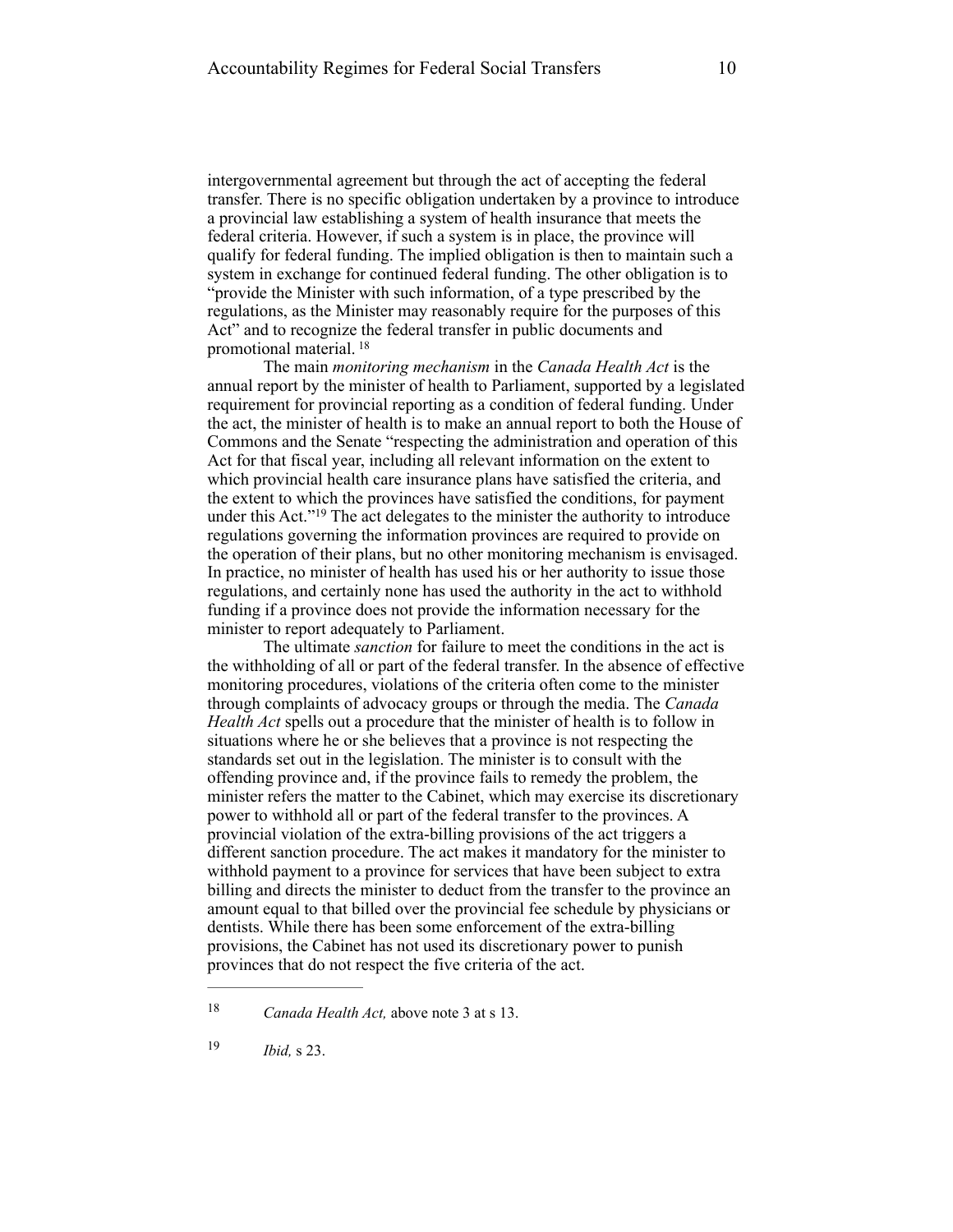The *funding mechanism* typical of the political accountability regime is the block grant. Indeed, the shift from cost-sharing to the block grant for health care was initially associated with a move away from conditionality. However, public opposition to the removal of conditions and, particularly, to the practice of extra billing by physicians led the federal government to reintroduce conditions through the *Canada Health Act* in 1984.

The strength of the political accountability regime lies in the articulation of substantive *standards* that, in the case of the *Canada Health Act*, amount to a promised guarantee of a universal right to medically necessary services, irrespective of an individual's province or territory of residence. The clear statement of substantive standards (described as "criteria") in the legislation has been helpful to those proponents of universal access to health-care services as a right of Canadian social citizenship. The weaknesses of the regime lies in (1) the absence of effective monitoring procedures and the reluctance of the federal minister to make use of the provisions in the legislation regarding provincial reporting, and (2) the unwillingness of the federal Cabinet to precipitate public fights with provincial governments by invoking the enforcement mechanisms. In the end, accountability of the federal executive branch to the House of Commons and of the elected legislators to citizens is sacrificed to the goal of maintaining intergovernmental peace.

#### **3) Public Reporting Accountability Regime**

The public reporting regime was typified by the multilateral intergovernmental agreements covering health care and programs for children concluded in the era of the *Social Union Framework Agreement* between 1999 and the coming to office of the Conservative government of Stephen Harper in January  $2006<sup>20</sup>$  This regime departed significantly from the other two regimes in the balance between the principles of responsible government and federalism. While the administrative accountability regime conformed closely to the Westminster model of the executive–legislature relationship and the political accountability regime formally conformed to it, the public reporting regime all but abandoned it. For the most part, it bypassed legislatures in favour of accountability relationships between the federal and provincial executive branches and between the executive branch at both levels and the

<sup>&</sup>lt;sup>20</sup> The Social Union Framework Agreement (see above note 13), an intergovernmental agreement involving the federal government and the nine provinces in English-speaking Canada, was concluded in 1999, but the public reporting approach contained in it was reflected in the 1997 agreements around the National Children's Agenda by the now defunct federal-provincial-territorial Council on Social Policy Renewal. The Social Union Framework Agreement approach was a response to the near loss by federalists of the 1995 Quebec Referendum on sovereignty and was designed to prove that Canadian federalism could work, despite the evidence of the spectacular failures of two major initiatives of constitutional reform in the late 1980s and early 1990s.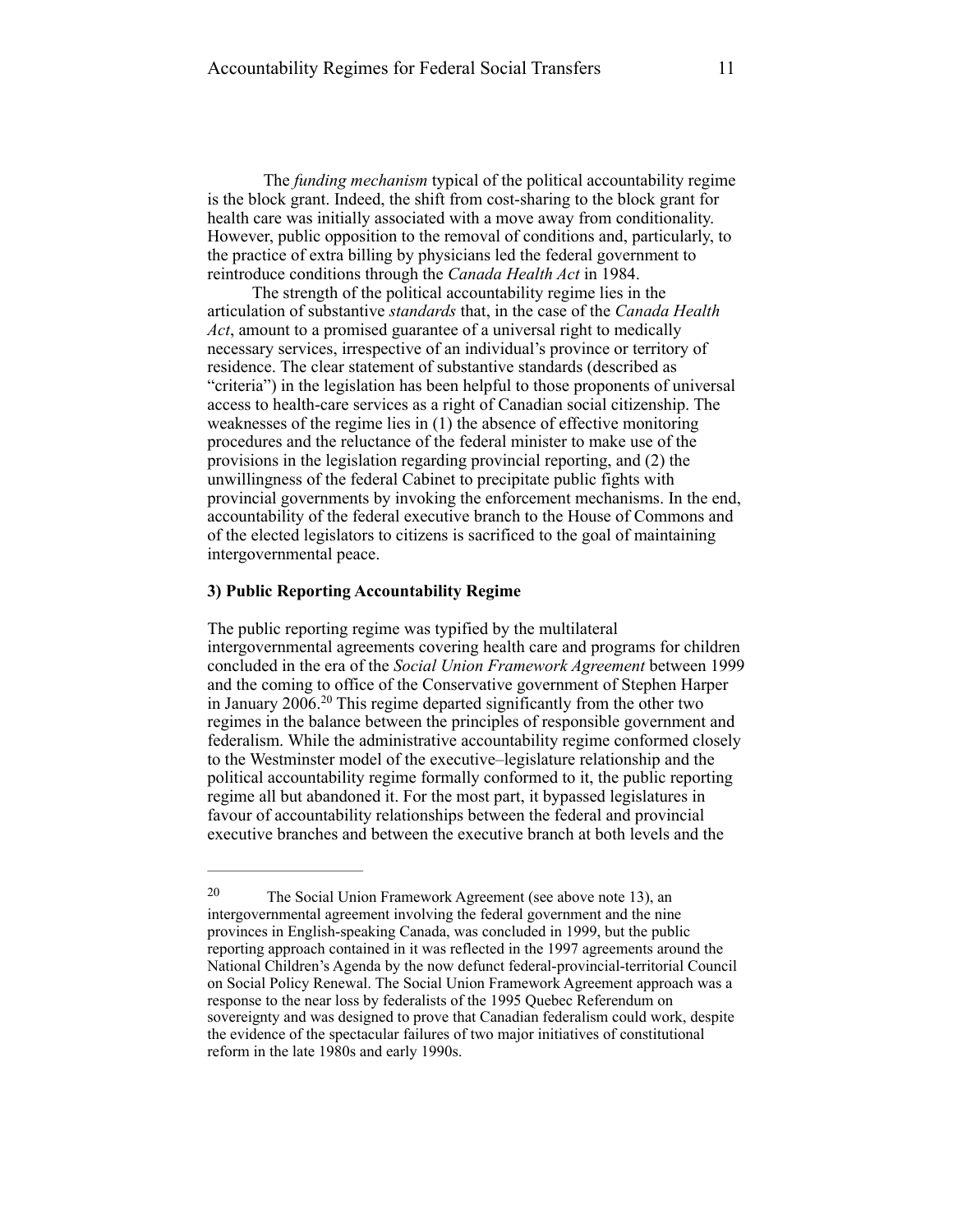public. The public, however, was positioned more as a consumer of information than an active party to the accountability regime, having no effective institutional avenues of participation. The discussion below focuses on the child-care agreements concluded within the framework of the *Social Union Framework Agreement*, including the 2000 *Early Childhood Development Agreement<sup>21</sup>* and the 2003 *Multilateral Framework on Early Learning and Child Care*. 22

In the public reporting regime, the primary *instrument* establishing the accountability relationships was the multilateral framework agreement concluded among Cabinet representatives of the federal and provincial governments. As a consequence of the Supreme Court 1991 decision in the *Canada Assistance Plan Reference*<sup>23</sup> parties to the agreements treat them as political accords rather than mutually binding contracts. The statutory basis for the accountability regime is very weak.<sup>24</sup> There were no dedicated statutes setting out Parliament's purposes for the funding under the child-care agreements. Instead, the multilateral framework agreements focused on the mutual *obligations* of the governments to each other and, to a lesser extent, to their publics.

The multilateral framework agreements contained very weak articulations of *standards*. Instead, the language of shared visions, objectives, or principles was used. In the case of the Canada Social Transfer, the only substantive standard continues to be the prohibition on provinces imposing a residence requirement for eligibility for social assistance in the *Federal-*

Canadian Intergovernmental Conference Secretariat, News Release, "First 21 Ministers' Meeting Communiqué on Early Childhood Development" (September 11, 2000) online: Canadian Intergovernmental Conference Secretariat, www.scics.gc.ca [*Early Childhood Development Agreement*].

*Multilateral Framework on Early Learning and Child Care. An Agreement* <sup>22</sup> *between the Government of Canada and the Governments of the Provinces and Territories* (March 2003) online: Canadian Intergovernmental Conference Secretariat www.scics.gc.ca [ *Multilateral Framework on Early Learning and Child Care*]. The Government of Quebec was not party to this agreement.

*Reference Re Canada Assistance Plan*, (BC) [1991] 2 SCR 52 [*Canada* <sup>23</sup> *Assistance Plan Reference*]. The Supreme Court maintained at paragraphs 46 and 47 that an agreement between governments does not have the same binding effect or mutuality as ordinary contracts by virtue of the principle of parliamentary sovereignty. Unlike the "mutually binding reciprocal undertakings" of ordinary contracts, the "parties were content to rely on the perceived political price for nonperformance."

For more discussion on this point, see Barbara Cameron. "Accounting for 24 Rights and Money in Canada's Social Union" in Susan Boyd et al eds. *Poverty: Rights, Social Citizenship and Legal Activism* (Vancouver: University of British Columbia Press 2007).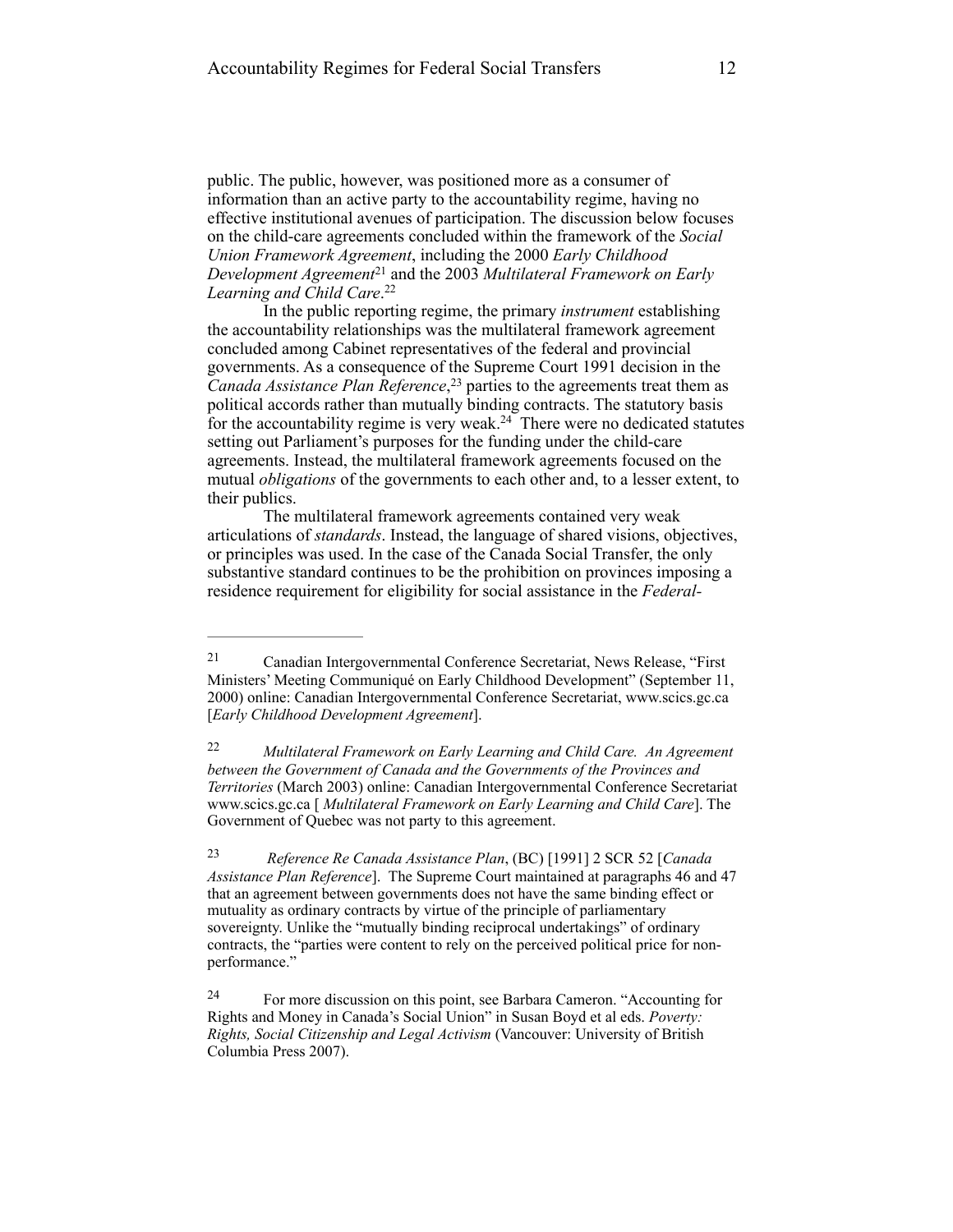*Provincial Fiscal Arrangements Act.<sup>25</sup> The Early Childhood Development Agreement* did not contain any language that could be described as a standard, let alone a condition for a transfer. Instead, it listed two very general objectives (promoting early childhood development and helping families support their children within strong communities) and identified four also very general key areas for action. These are the promotion of healthy pregnancy, birth, and infancy; improving parenting and family supports; strengthening early childhood development, learning, and care; and strengthening community supports. The *Multilateral Framework Agreement on Early Learning and Child Care* was more specific in naming the area of investment as government regulated early learning and child-care programs for children under six, and identified the principles associated with effective approaches in such settings as accessible, affordable, quality, inclusive, and parental choice. The multilateral agreements also outlined the principles (*standards*) or criteria to be used to evaluate the progress of a government in meeting its commitments, which was to take the form of indicators developed through intergovernmental negotiations.

The *standard-setting* process involved intergovernmental negotiations between representatives of the executive branch (first administrative and then ministerial) at the federal and provincial levels of government. These negotiations were conducted, as intergovernmental negotiations generally are, in private, with the results being communicated to the public through the media at the conclusion of first ministers' meetings. Both the *Early Childhood Development Agreement* and *Multilateral Framework Agreement on Early Learning and Child Care* were concluded among all the first ministers, with the exception of the premier of the province of Quebec.

The mechanism for *monitoring* the performance of governments in meeting their obligations under the agreements was an annual report produced by the governments, organized around the agreed upon criteria or performance measures. There was generally a reference to third-party involvement in monitoring, but this was honoured more in the breach than the observance. The *Early Childhood Development Agreement* committed governments to report annually on their investments and progress in the four key areas and to work together to develop a shared framework that was to include jointly agreed comparable indicators. It gave as an example of indicators the availability and growth of services in each of the areas. . The *Multilateral Framework Agreement on Early Learning and Child Care* was more direct about the reporting requirements. . It committed governments to release baseline information by the end of November 2003 and to release the first annual report in November 2004. The agreement further specified the kind of descriptive and expenditure information that was to be provided. Both agreements committed governments to ensure that there were unspecified "effective mechanisms" to allow Canadians to participate in reviewing outcomes.

*Federal-Provincial Fiscal Arrangements Act*, RSC 1985, c F-8 s 24. <sup>25</sup>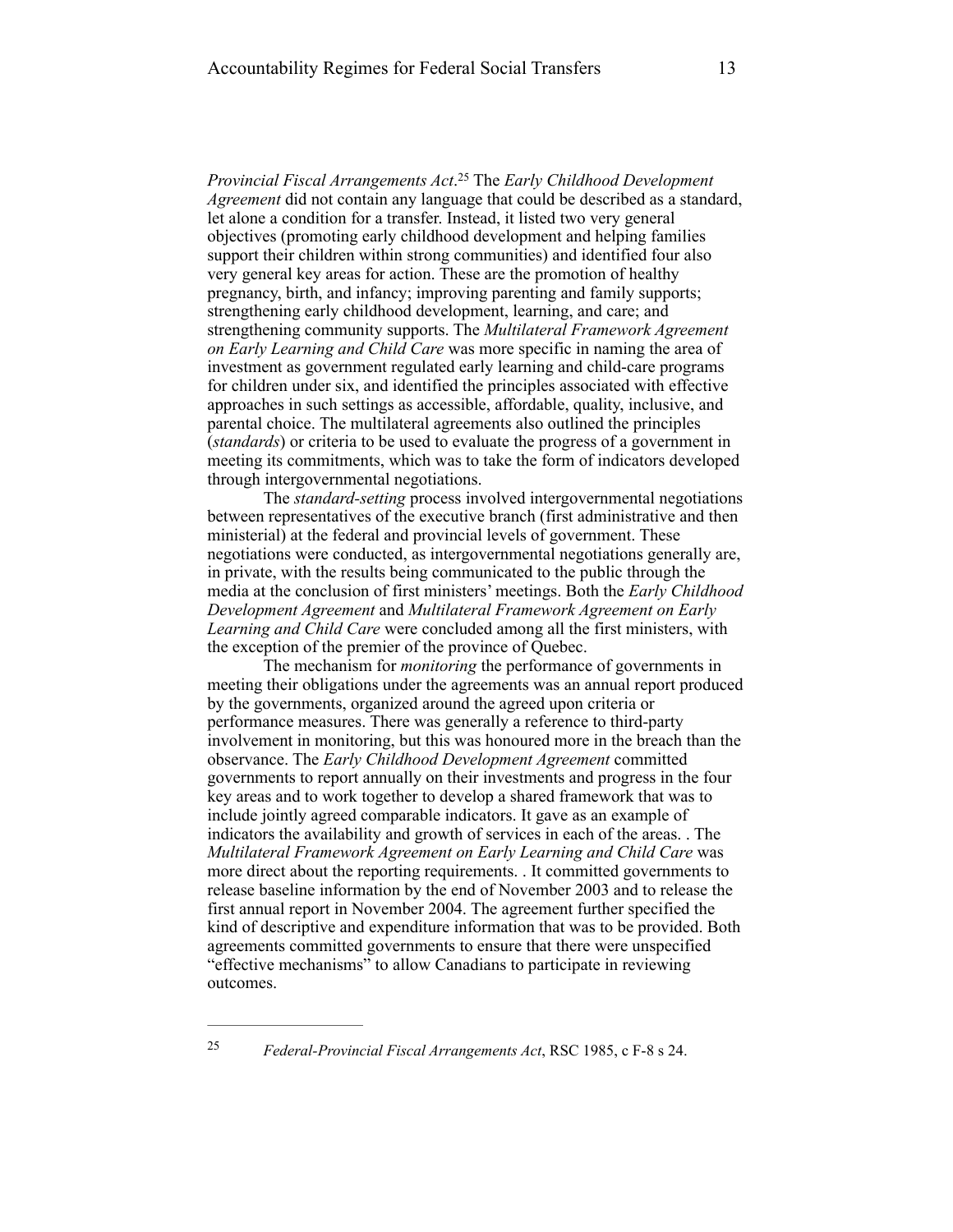The *enforcement mechanism* in the public reporting regime was public approval or disapproval of a government's performance based on the information provided in the annual report. Even though the multilateral agreements were occasioned by a federal promise of new funding, the withholding of federal funds as a sanction was explicitly ruled out. Both agreements contained the sentence "the amount of federal funding provided to any jurisdiction will not depend on achieving a given level of performance." Furthermore, funding was not tied in any way to meeting the reporting commitments. Ultimately, the *enforcement mechanism* was the ballot for both the performance and reporting commitments in the agreements.

The *Social Union Framework Agreement* provided for an *enforcement mechanism* in the form of a dispute avoidance and resolution procedure that was to replace or modify the role of the federal minister in determining violations of the agreement. The dispute resolution mechanism agreed upon for health care specified an elaborate procedure that was to be followed where violations of the *Canada Health Act* were alleged, but the final decision was still to rest with the Governor-in-Council at the federal level.<sup>26</sup> Federal Liberal Health Minister Ujjal Dosanjh initiated proceedings under the mechanism around private diagnostic clinics in April 2005, but this approach to enforcement (or to the Social Union more generally) did not survive the defeat of the Liberal Party in the general election of January 2006.<sup>27</sup>

As with the political accountability regime, the *funding mechanism* for the public reporting model was the block grant, first introduced for social transfers to health and post-secondary education in 1977. In the case of social assistance, the block grant replaced the open-ended shared cost grant after the 1995 federal budget. The government of Prime Minister Paul Martin made use of dedicated transfers, flowed through trusts such as the Medical Equipment Trust or specially named transfers such as the Child Care Transfer, as well as the umbrella Canada Health Transfer and the Canada Social Transfer. The accountability mechanisms were generally too weak to ensure that the funds went to the targeted programs.<sup>28</sup> Under the Canada Social Transfer, the allocation of money between social assistance (income support and welfare services), post-secondary education, child care, and other social

<sup>&</sup>lt;sup>26</sup> Health Canada, "Canada Health Act Annual Report, 2006–07" (2007), online: Health Canada www.hc-sc.gc.ca at Annex C.

Odette Madore, *Private Diagnostic Imaging Clinics and the Canada Health* <sup>27</sup> *Act* (Ottawa: Parliamentary Information and Research Service, Library of Parliament, 2002).

Lynell Andersen and Tammy Findlay, *Making the Connections: Using Public* <sup>28</sup> *Reporting to Track Progress in Child Care Services in Canada* (Ottawa: Child Care Advocacy Association of Canada, 2007); Lynell Andersen and Tammy Findlay, "Does Public Reporting Measure Up? Federalism, Accountability and Child-Care Policy in Canada" (2010) 53 Canadian Public Administration 417.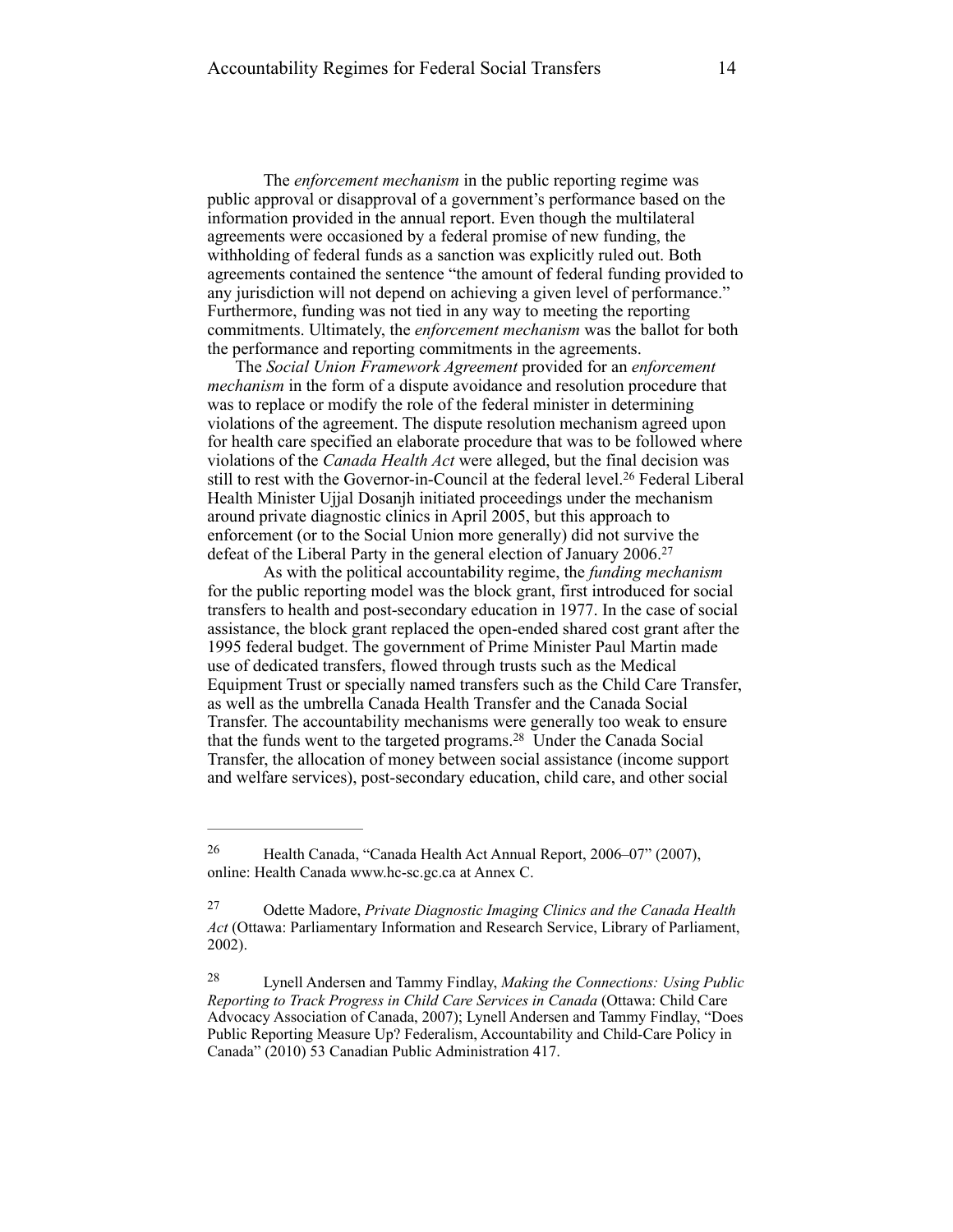services was not specified during the period the Liberals were in office.<sup>29</sup> In 2005, the federal Liberal government moved to a different instrument – bilateral intergovernmental child-care agreements – after failing to gain the support of the provinces to a multilateral framework agreement to govern a promised \$5 billion federal transfer over five years. There were two types of bilateral agreements: agreements-in-principle and funding agreements. In the spring and fall of 2005, the federal government reached agreements-inprinciple with all the provinces except Quebec, and the more detailed funding agreements were reached with three provinces: Ontario, Manitoba, and Quebec. Like the multilateral framework agreements, these agreements were not enshrined in dedicated statutes, allowing the newly elected Conservative prime minister to unilaterally cancel them immediately after the swearing in of his government. There is, however, some evidence that the governments made an effort to ensure the bilateral agreements were more binding than the earlier agreements under this regime. In contrast to the multilateral agreements, the bilateral agreements-in-principle and the funding agreements were signed by representatives of the two levels of government. The funding agreements were written in contract-like language, although with a clause recognizing that the agreement could be terminated by either party on one year's notice and the caveat that the funding depended on annual approval of the necessary appropriations by Parliament.

The bilateral agreements can be viewed as both an extension of the public reporting model and a departure from it. Like the multilateral framework agreements, they relied heavily on public reporting as a *monitoring mechanism*, although there was also provision for a dispute resolution mechanism covering disagreements related to finances but not standards. The language around *standards* was stronger, echoing in some ways the criteria of the *Canada Health Act*, with the principles of quality, universally inclusive, accessible, and developmental being identified and defined. The *standard-setting process* departed from the executive-toexecutive process of the multilateral agreements in that the standards are a modified version of the principles announced in the successful 2004 Liberal election campaign.<sup>30</sup> The most significant departures, however, related to accountability *instruments*: the use of bilateral rather than multilateral agreements and the innovation of a provincial Action Plan.

 $29$  The Conservative government introduced a notional allocation of the CST in the 2007 federal budget, but this is not binding on the provinces.

The Liberals campaigned on the QUAD principles of quality, universal, 30 affordable, developmental child care services. *Universal* was modified to *universally inclusive* in intergovernmental meetings in the fall of 2004 and appeared in the bilateral agreements-in-principle in this form, with a definition of each reminiscent of the language of the *Canada Health Act*. However, the indicators in the public reporting section of the agreements related only to availability, affordability, and quality.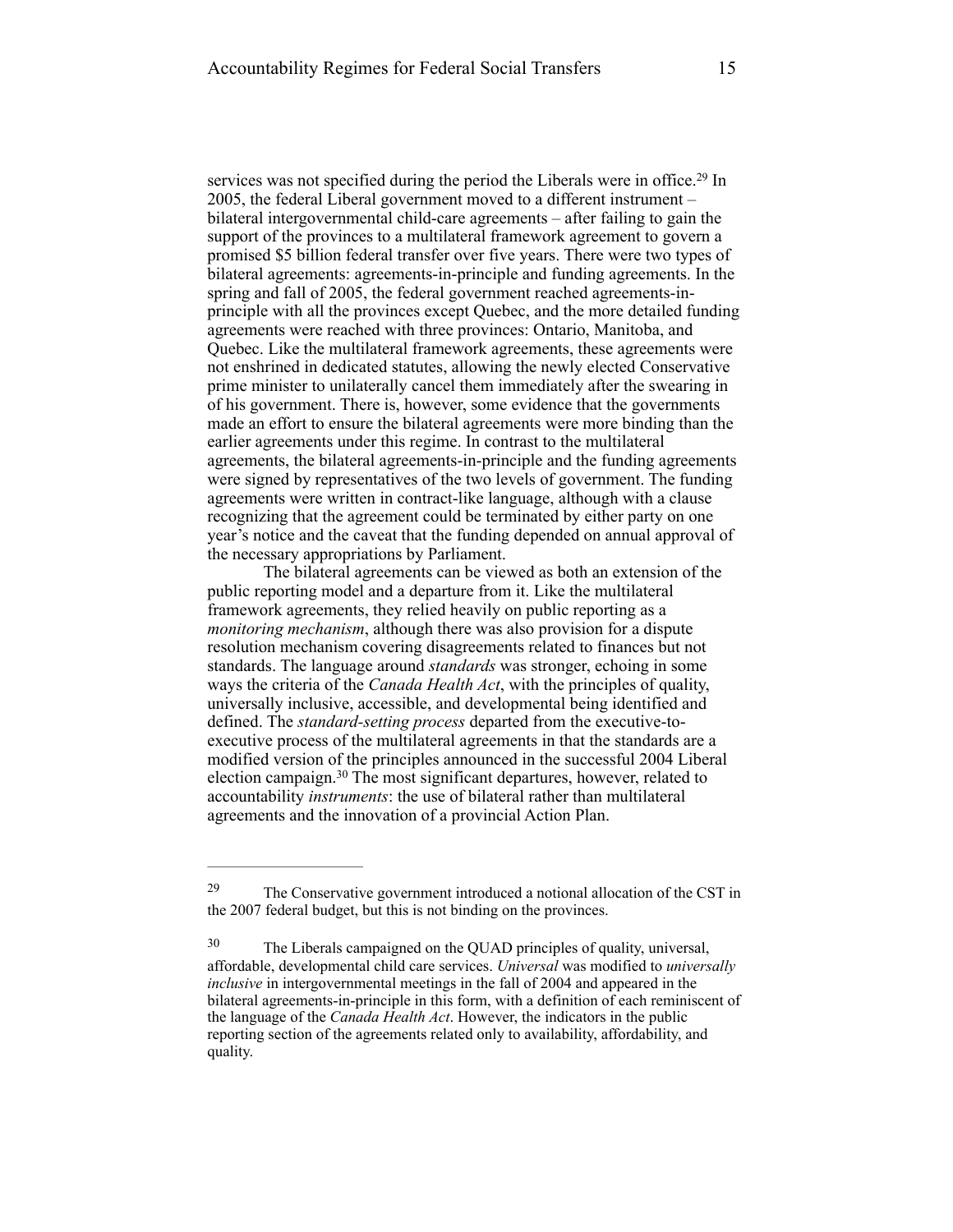The bilateral agreements-in-principle required that a province publish an Action Plan as a condition for moving to a funding agreement. This was not a requirement for Quebec, which signed only a funding agreement. Under the agreements-in-principle, the provinces agreed to release an Action Plan covering the five years of new federal money by a specific date. Alberta did not agree to a specific date but instead had inserted in its agreement-inprinciple the sentence "Alberta agrees to develop and release as part of its business planning cycle, a strategic plan on early learning and child care regarding the five years of new federal funding under this initiative." There were slight variations in the wording of the Action Plan section of the bilateral agreements, but all involved identifying priorities for investment, targets, and baseline expenditures against which progress toward meeting the objectives of the agreement may be measured.

The political accountability regime tipped the balance within the Canadian constitutional order very much toward the federal principle. It provided virtually no role for the elected legislature in holding the Cabinet accountable for the expenditure of public funds according to purposes approved by Parliament, as required by the principle of responsible government. To the extent that there was any accountability on social rights, it was between the executive branch and citizens through the annual public reports. Citizens, however, had no effective way to hold the executive branch accountable, either directly or through their elected members of Parliament.

#### **D. Towards an Alternative Regime**

From the perspective of advocates of social rights, the primary purpose of federal social transfers is to expand the social citizenship rights of members of Canadian society. This final section of the chapter draws on lessons of past regimes of accountability to outline an alternative regime consistent with that purpose. It does not attempt to design an ideal system of accountability, which is impossible within the existing Canadian constitutional order. The objective, however, is to address from a social rights perspective the main shortcomings of past regimes and to accommodate as much as possible the inescapable tensions within the Canadian political system. The hope is that the approach here will be of assistance to those social rights advocates committed to ensuring that federal social transfers continue and that effective accountability regimes are put in place to govern them.

Following the approach outlined in this chapter, the first task for anyone designing an alternative regime of accountability for federal social transfers is to be clear about the three distinct accountability relationships that underlie such a regime, each involving different sets of actors. The accountability relationships are of (1) elected legislators to citizens, (2) the federal executive branch to the House of Commons, and (3) the executive branches at the federal and provincial level to each other. Once these are identified, the elements that constitute an accountability relationship need to be considered in turn. As described at the beginning of the chapter, these are the obligations the parties have assumed, instrument(s) establishing the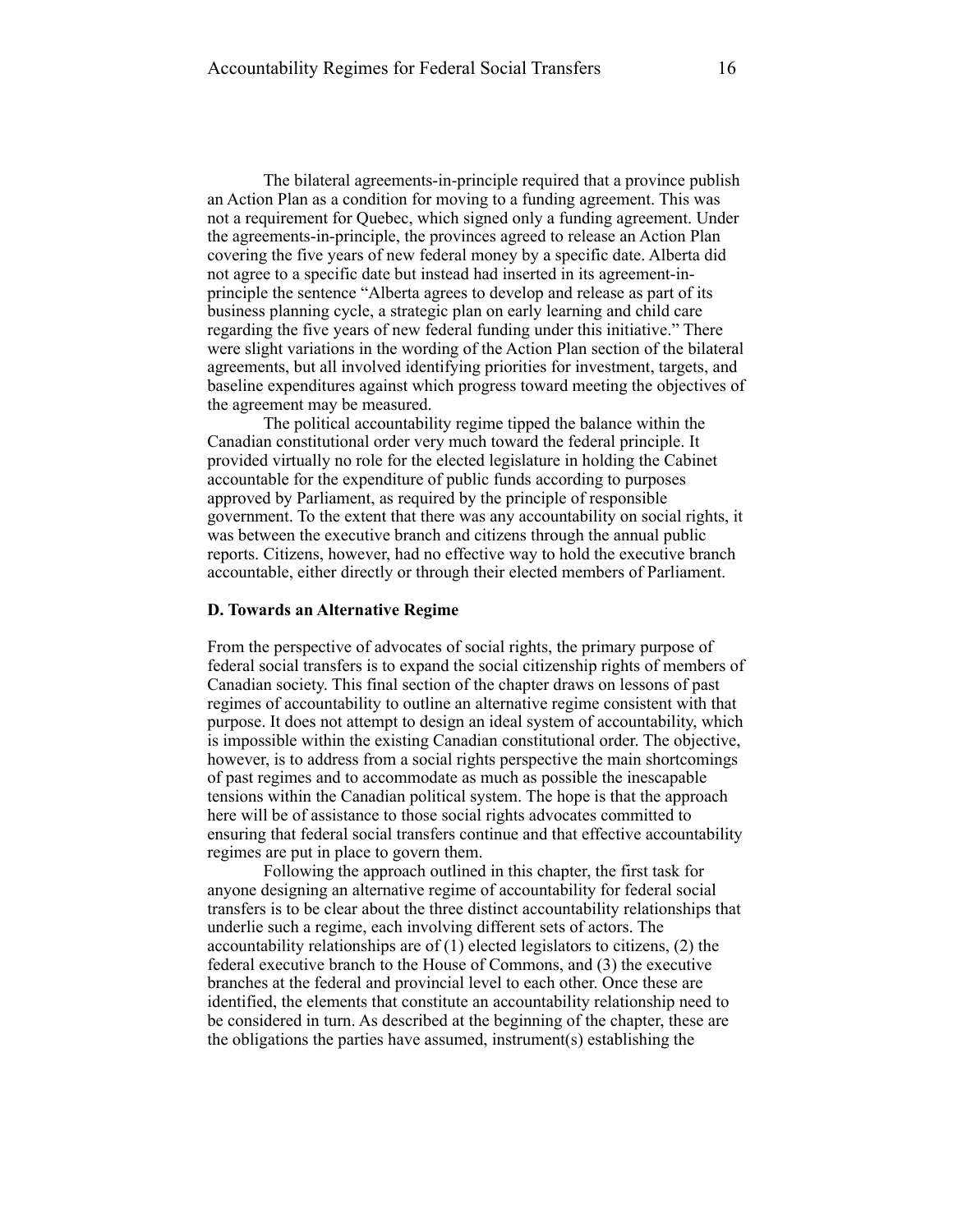accountability relationship, standards by which performance of obligations are to be assessed, the standard-setting procedure, monitoring mechanisms, sanctions for non-performance, enforcement procedures, and, where appropriate, the funding mechanism.

The obligations undertaken by the parties to the accountability relationship (the "what" of an accountability relationship) differ in each of the accountability relationships. The members of the House of Commons are accountable for fulfilling commitments regarding social entitlements or social rights. The federal Cabinet is accountable to the House of Commons for spending money for purposes approved by Parliament (the responsible government principle). The executive branches at each level are accountable to each other for carrying out the terms of their agreement, which in the case of the federal government means providing the agreed-upon funds, and of the provincial governments, spending that money in the ways agreed upon and then reporting on that spending.

Disentangling the three accountability relationships is an important step to avoid some of the confusion in previous regimes but, from a social rights perspective, it is not sufficient. If the purpose of the transfer is understood to be the realization of social rights, then the relationship between the elected legislators and citizens should be recognized as the primary accountability relationship. For the purposes of the social transfer, the relationship between the federal Cabinet and the members of the House of Commons, and the one between the executive branches at the two levels should be seen as secondary or implementing relationships.

A distinction between primary and secondary accountability relationships permits a further distinction between substantive standards and implementing standards or criteria. The substantive standards relate to the primary purpose of the social transfer, which is the realization of social rights. The implementing criteria relate to the secondary accountability relationships, which are the relationships between the executive branch at the federal level and the House of Commons, and between the executive branches at the federal and provincial levels. The five criteria of the *Canada Health Act* provide an illustration of substantive standards. The reporting requirements of the federal minister to the House of Commons or of the provincial executive to the federal minister are examples of secondary or operational standards. These two types of standards need to be distinguished in legislation and intergovernmental agreements on social programs.

The distinction between substantive and operational or administrative standards is helpful in conceptualizing and locating standard-setting procedures. Intergovernmental forums are a suitable place to determine the standards each level of government is to respect in meeting their mutual obligations. But the fundamental social rights of Canadians should not be determined in negotiations between representatives of the executive branches of the two levels of government. The realization of social rights involves choices about the allocation of society's resources and the regulation of markets that are essentially political. In a democratic society, debates about what priority is to be given to them belong in forums that permit dialogue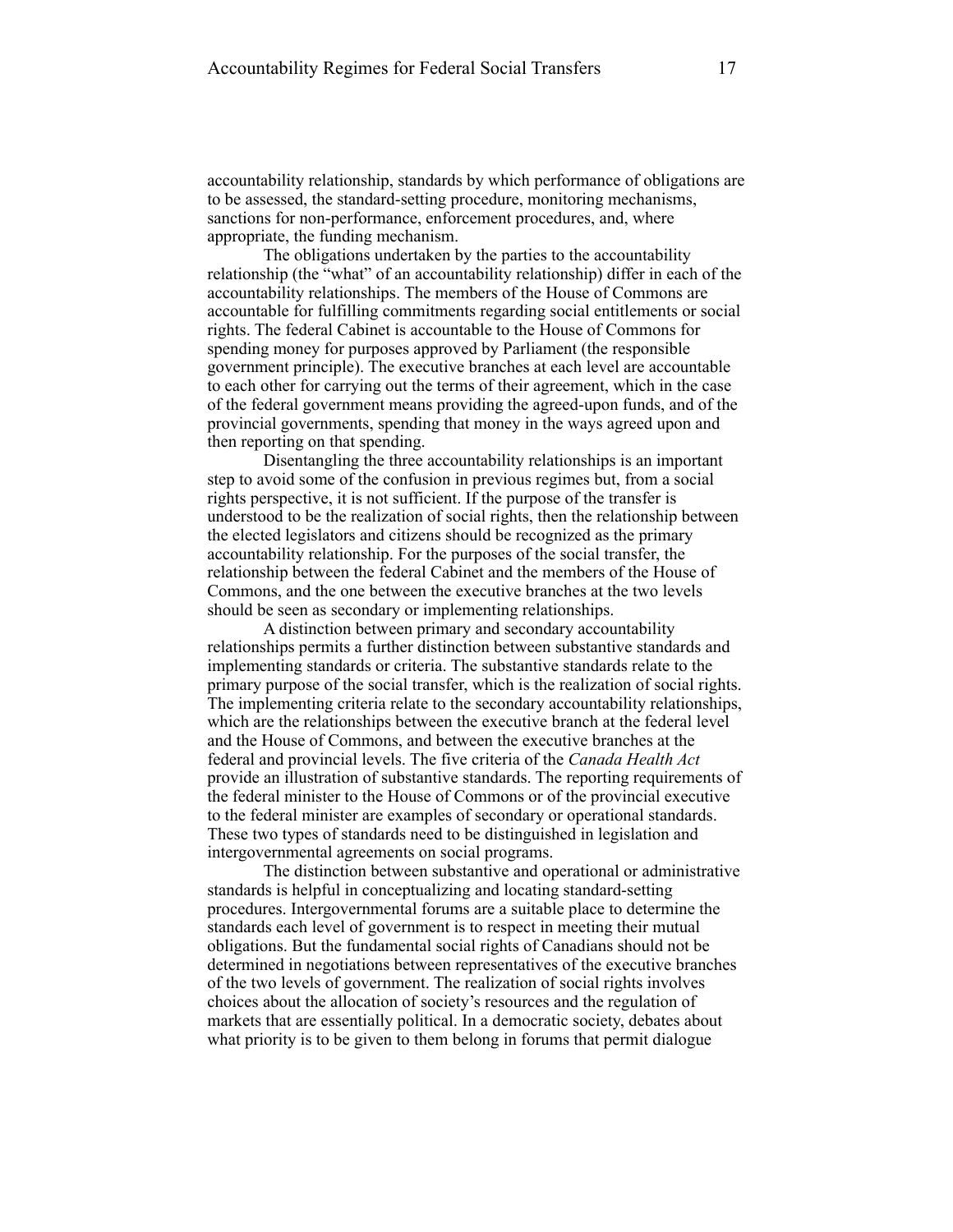between elected representatives and the people, including election campaigns, transparent public consultations, and legislatures. Given the shared responsibility for social rights under Canada's constitution, such debates can occur at the federal or provincial levels or both. The standard-setting procedures for the executive–legislature relationship are the established parliamentary procedures and conventions.

Under the proposed alternative accountability regime, the statute would be the primary instrument for establishing the accountability relationship between legislators and members of society, and between the executive branch and the legislature. At the federal level, these should be dedicated statutes setting out the purposes of the transfer and the accountability regime to govern them, rather than omnibus financial legislation such as the *Federal-Provincial Fiscal Arrangements Act* that provides little more than spending authorization. The purposes and substantive standards of the transfer should be articulated clearly, using the language of social rights and referencing where appropriate Canada's international human rights commitments.<sup>31</sup>

These should be explicitly linked to the federal Parliament and government's role in promoting a shared, countrywide social citizenship and to their commitment under section 36(1) of the *Constitution Act, 1982*, to promoting equal opportunities for the well-being and providing essential public services to all Canadians. The procedures governing the accountability of the minister to the House of Commons should be clearly specified, with details provided on the kind of reporting required. The nature and scope of the authority delegated to the minister to negotiate agreements with the provinces should also be clearly delineated. Intergovernmental agreements would be used to establish the accountability relationship between the executive branches at the two levels of government, as necessary. However, any such agreements should be seen as implementing instruments concluded under authority delegated through the statutes, which is consistent with their status as administrative agreements.

The monitoring and enforcement of standards have been the most problematic elements of previous regimes of accountability. Between elections, which are the ultimate enforcement procedure, citizens are dependent on the legislature to hold the executive branch accountable. They are assisted in this task mainly by non-governmental organizations that monitor the activities of government, usually with very limited resources. The accountability of the federal executive to the House of Commons is governed by the procedures and conventions of Parliament and the often very general

An example of this was Bill C-304, *An Act to Ensure Adequate, Accessible* <sup>31</sup> *and Affordable Housing for Canadians*, which explicitly referenced the International Covenant on Economic, Social and Cultural Rights. This private member's bill would have required that the federal government consult with provinces with a view to establishing "a national housing strategy designed to respect, protect, promote and fulfil the right to adequate housing as guaranteed under international human rights treaties ratified by Canada."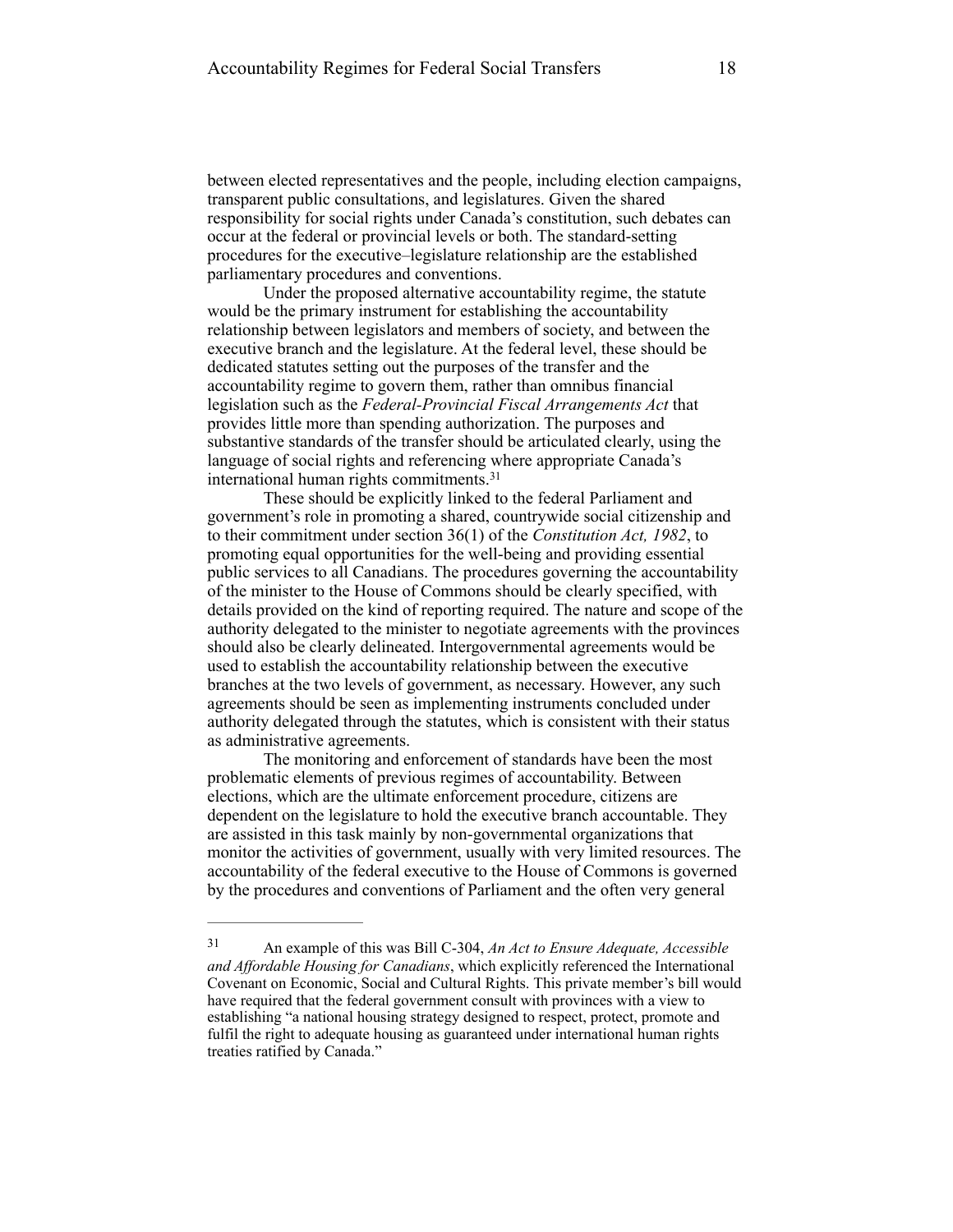statutory delegations of power. Legislative oversight is very weak and could be strengthened by measures such as requiring that intergovernmental agreements be tabled in the House of Commons and automatically referred to a standing committee, which is the current practice regarding regulations – another type of executive instrument. The agreements should also be made publicly available on government websites, as is the case with intergovernmental agreements in Quebec and international treaties at the federal level. Reporting requirements of the minister to the House of Commons could be made more explicit and stricter in legislation. Additional support could be provided to the elected legislature by the creation of a representative advisory council, as recommended below.

It is, however, the monitoring and enforcement procedures involved in the relationship between the executive branches at the two levels of government that have been the most contested and present the greatest challenges. There are two aspects to this. The first is the accountability of the provincial executive for spending federal money according to the terms of the agreement, which effectively means according to purposes approved by Parliament, and reporting on that spending. The second is the accountability of the federal government to deliver on the funding promised to the provinces in exchange for their acceptance of the federal conditions.

The alternative regime would address the tension between federalism and responsible government inherent in the provincial expenditure of federal tax dollars by locating as much of the monitoring and enforcement activity as possible at the provincial level. An innovative approach borrowed from the 2005 bilateral agreements-in-principle around the \$5 billion promised by the government of Paul Martin for child-care transfers might help achieve this goal. Instead of tying federal funding to the realization of the substantive objective of the funding, the bilateral agreements made the trigger for the flow of federal money the publication by the province of an Action Plan. This plan was to show how the province intended to use the federal funding to progress toward the realization of objectives. The idea was that the citizens of a province rather than the federal government would hold the province accountable for carrying out its own Action Plan. As discussed earlier, the weakness of the accountability regime in the agreements was that it relied too heavily on public reporting by the provincial executive to the public. Instead, stronger mechanisms for monitoring a province's record in fulfilling its Action Plan need to be created at a provincial level. These mechanisms should provide increased avenues for public engagement linked to and supportive of the legislature's role in holding the executive branch accountable.

An example of a stronger monitoring mechanism was set out in Bill C-303, the private member's bill directed at putting in place an accountability regime for federal social transfers for child-care services.<sup>32</sup> The bill called for an Advisory Council to consist of individuals who support the purposes of the legislation and who would be chosen by a process involving the appropriate House of Commons standing committee. The Advisory Council was to report

See above note 1. <sup>32</sup>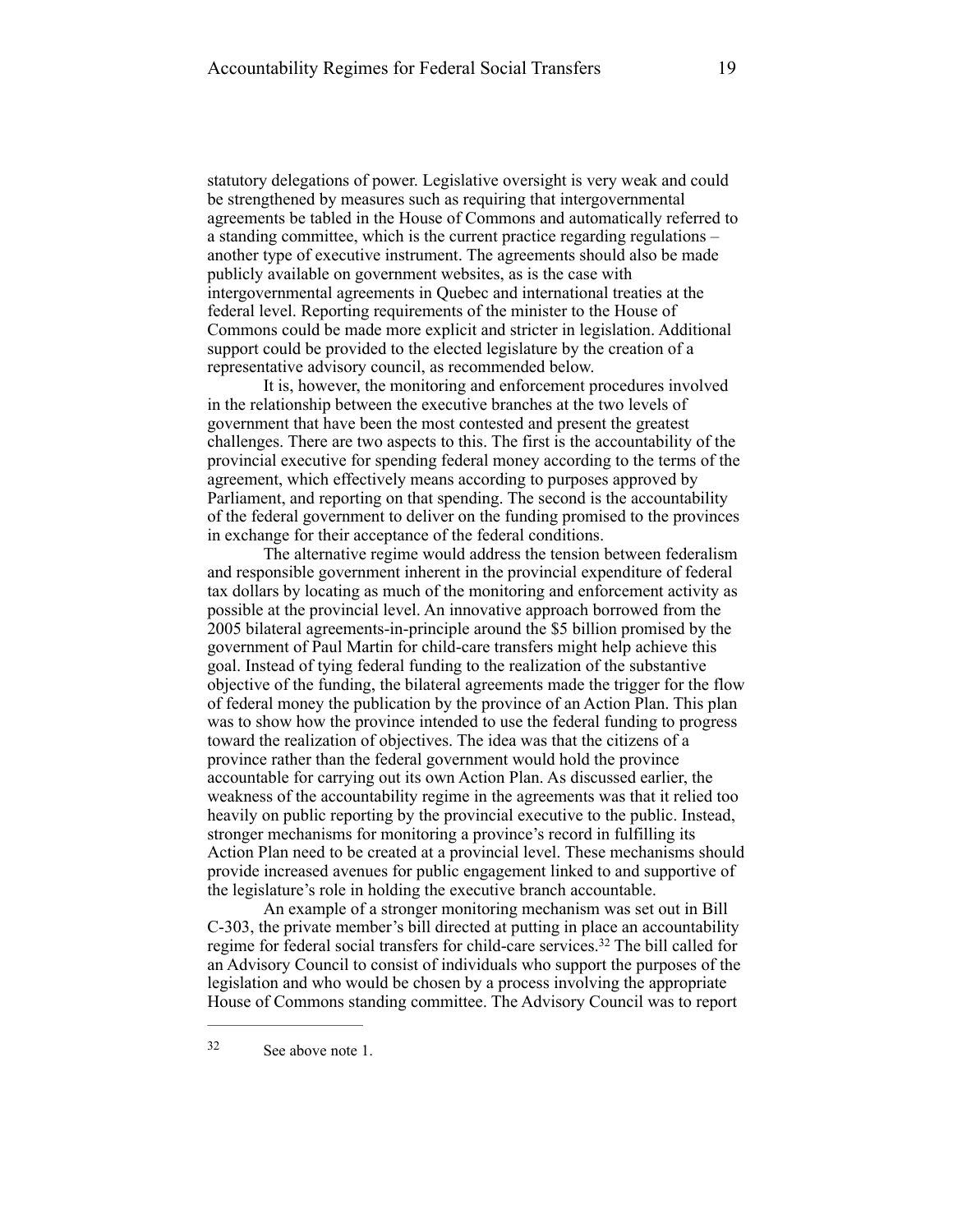directly to Parliament, and the minister would be required to mention any advice received from the Council in his report to Parliament. An Advisory Committee with similar reporting powers at the provincial level could monitor progress under the province's Action Plan. Another way that monitoring could be located at the provincial level would be to have the provincial auditor general report on the province's use of a federal social transfer. An appeals procedure for individuals with rights under a program funded by the transfer could serve as both a monitoring and enforcement mechanism, as was the case under the *Canada Assistance Plan*.

The federal spending power is a blunt enforcement mechanism and has recently not ensured provincial respect for the criteria in the *Canada Health Act.* Intergovernmental dispute-resolution mechanisms may be appropriate for addressing disputes between the executive branches of government related to federal-provincial implementing arrangements. They are not at all appropriate for enforcing respect for fundamental social rights, which are matters between citizens and legislators. The alternative accountability regime would reserve the sanction of withholding federal money for enforcing provincial reporting (as a necessary condition for the minister's accountability to the House of Commons) and ensuring effective monitoring mechanisms are in place provincially. With respect to substantive standards that express social rights, the emphasis here is on creating mechanisms that facilitate public engagement and encourage enforcement through political means with the province rather than the federal government being the focus of attention. The emphasis should be on political *sanctions* enforced through public debate, political mobilization, and elections.

The accountability of the federal executive to the provincial executive to deliver on the promised funding is more difficult to resolve. Here, there are two problems: unilateral federal changes in the course of an intergovernmental agreement, and the reductions in the federal contribution at the termination of an agreement. The first problem was caused by the 1991 Supreme Court of Canada decision in the reference case on the *Canada Assistance Plan*. While the Court made general statements about the political rather than legal enforceability of intergovernmental agreements, the reasons it gave were more specific, referring to the appearance of the funding formulae only in the federal legislation and not in the funding agreement and other details of the arrangement. Governments appeared to be trying to address these criticisms in the 2005 bilateral child-care funding agreements, which were written in contract-like language. The second problem, sustaining the federal funding commitment over the long term, is essentially a political one, requiring public pressure on the federal government. The provinces could facilitate this by educating Canadians about the shared federal and provincial responsibility for social rights and the role that the social transfers play in this. Instead, the provinces frequently imply that the federal government has virtually no role in social programs and then complain about the inadequacy of federal funding.

The tension between federalism and responsible government needs to be kept in mind in choosing the funding mechanism for the transfer. The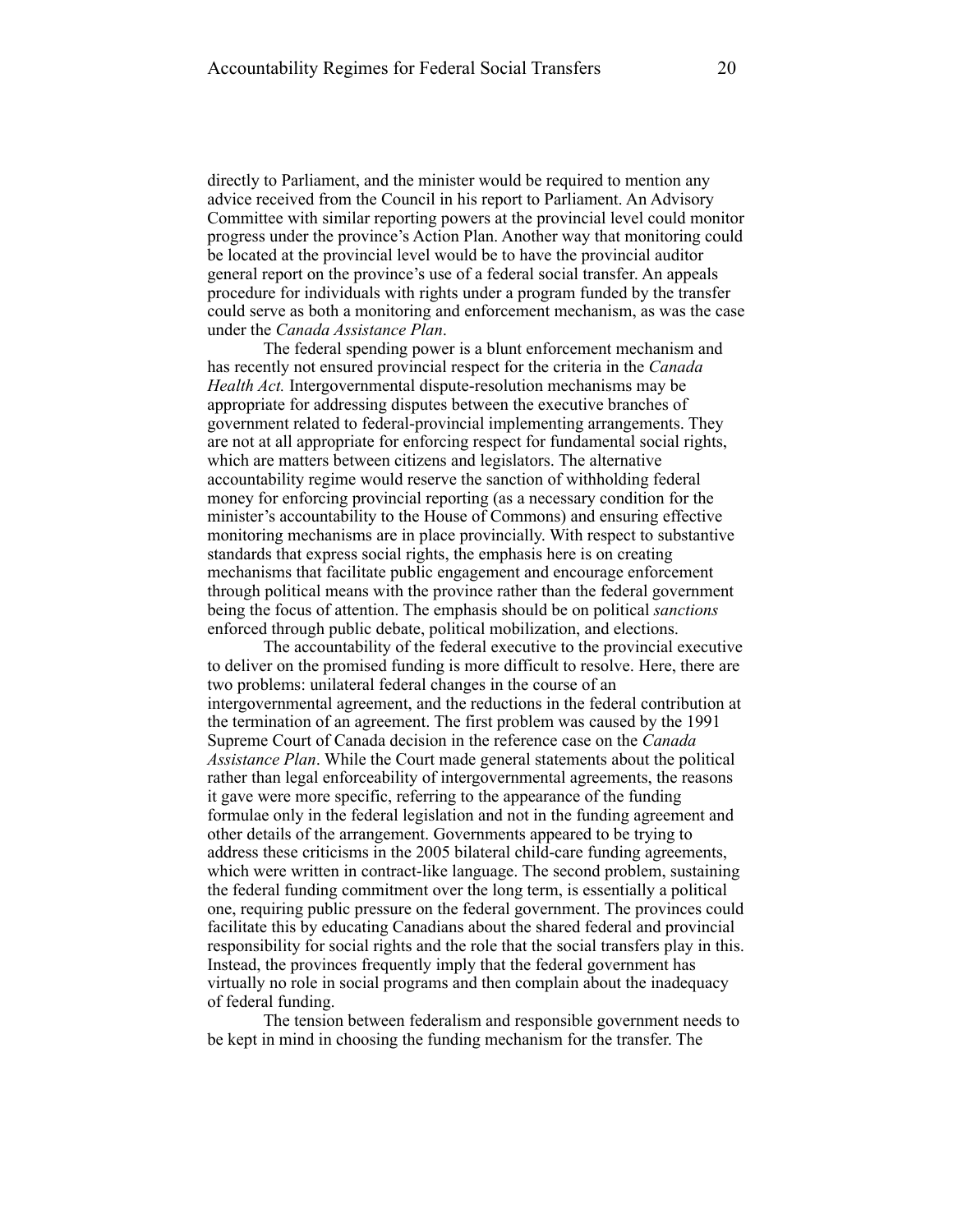federal government can legitimately require that a province report on its expenditure of federal revenue because it must have this information for its accountability to the House of Commons. The province is accountable to its own legislature for the expenditure of revenue raised through provincial taxation. From a practical perspective, a provincial legislature cannot be expected to adopt as its own the purposes of the federal Parliament unless the federal government makes a very significant contribution of money. In those cases, a shared-cost grant might be the appropriate funding mechanism. In cases where the federal contribution does not represent a large, ongoing contribution, then a block grant is more appropriate. Although the cost-shared grants have been associated with the stricter accountability regimes in the past, it is possible to design a regime of accountability consistent with the alternate regime outlined here for a block transfer.

No accountability regime can end the challenge by Quebec governments to the legitimacy of the federal spending power, which is the constitutional basis for federal social transfers. Responding to Quebec concerns ultimately requires constitutional change that recognizes the unique role of the Quebec National Assembly with respect to the presence of a majority French-speaking population in that province. In the meantime, influential social rights advocates in English Canada have learned to accept the special status of Quebec and worked with opposition members of the Canadian Parliament to include a specific Quebec exemption in bills calling for national strategies and national standards. A parallel version of the following paragraph from Bill C-303 appears in Bill C-545 (An Act to Eliminate Poverty in Canada), which received first reading in the House of Commons on  $16$  June  $2010$ :  $33$ 

> Recognizing the unique nature of the jurisdiction of the Government of Quebec with regard to the education and development of children in Quebec society, and notwithstanding any other provision of this Act, the Government of Quebec may choose to be exempted from the application of this Act and, notwithstanding any such decision, shall receive the full transfer payment that would otherwise be paid under section 5.34

See above note 1. <sup>34</sup>

Bill C-545, *An Act to Eliminate Poverty in Canada*, 3rd Sess, 40th Parl, 2010 33 (first reading 16 June 2010). The precise wording of article 4 of that bill is: Recognizing the unique nature of the jurisdiction of the Government of Quebec with regard to poverty elimination in Quebec society, and notwithstanding any other provision of this Act, the Government of Quebec may choose to be exempted from the application of this Act and, notwithstanding any such decision, shall receive the full transfer payment that would otherwise be paid within its territory under this Act.